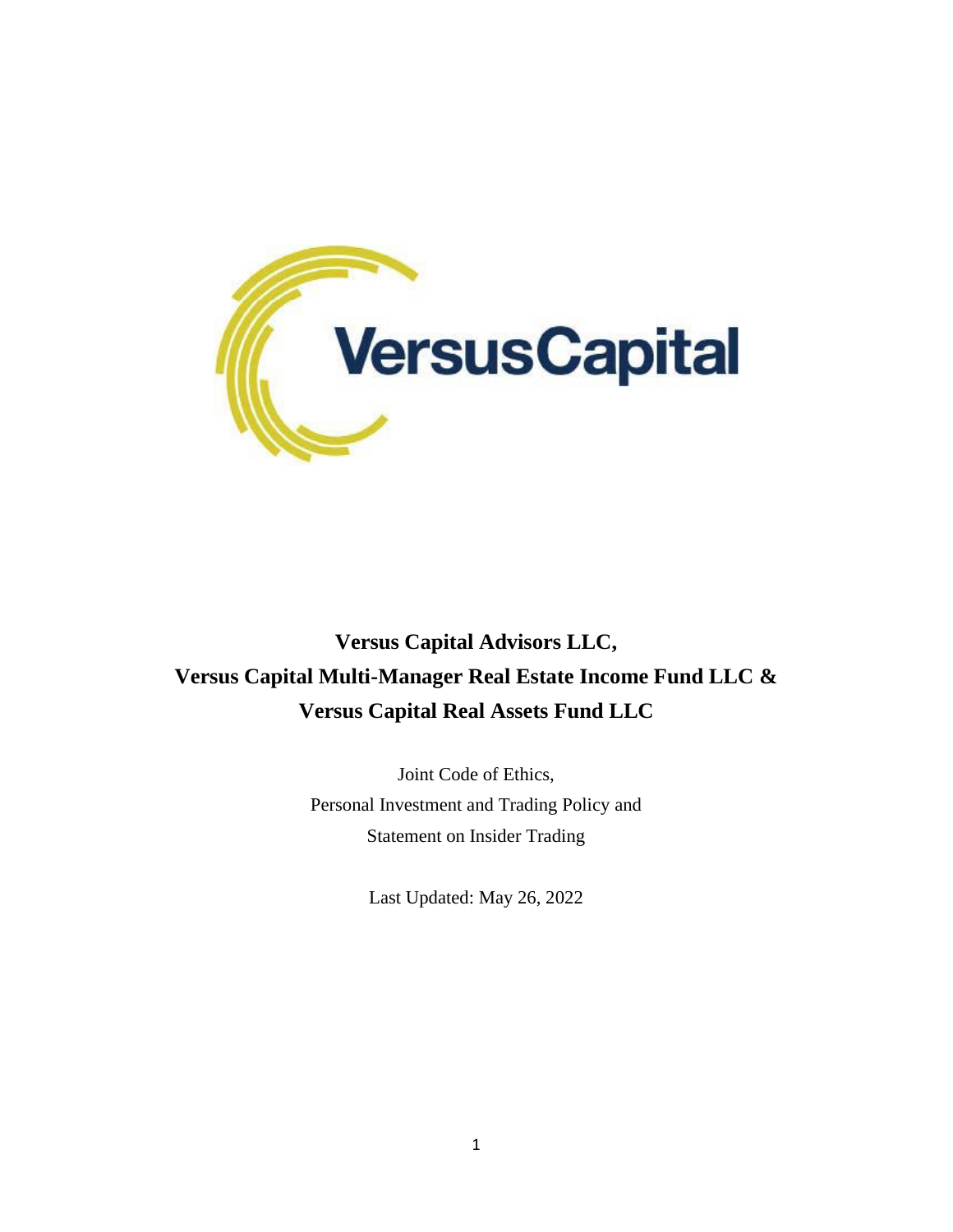# **Table of Contents**

| I.                                                                                  |                                                                      |  |
|-------------------------------------------------------------------------------------|----------------------------------------------------------------------|--|
| II.                                                                                 |                                                                      |  |
| III.                                                                                |                                                                      |  |
| IV.                                                                                 | OTHER COMPLIANCE, ADMINISTRATIVE AND PROCEDURAL MATTERS 12           |  |
| V.                                                                                  | FUND REQUIREMENTS UNDER SARBANES-OXLEY ACT OF 2002  14               |  |
| VI.                                                                                 |                                                                      |  |
| VII.                                                                                |                                                                      |  |
| VIII.                                                                               |                                                                      |  |
| IX.                                                                                 |                                                                      |  |
| X.                                                                                  |                                                                      |  |
| A.                                                                                  | Personal Investment and Trading Policy for Independent Directors  18 |  |
| <b>B.</b>                                                                           |                                                                      |  |
| Exhibit I: Code of Ethics for Principal Executive and Senior Financial Officers  21 |                                                                      |  |
|                                                                                     |                                                                      |  |
|                                                                                     |                                                                      |  |
|                                                                                     |                                                                      |  |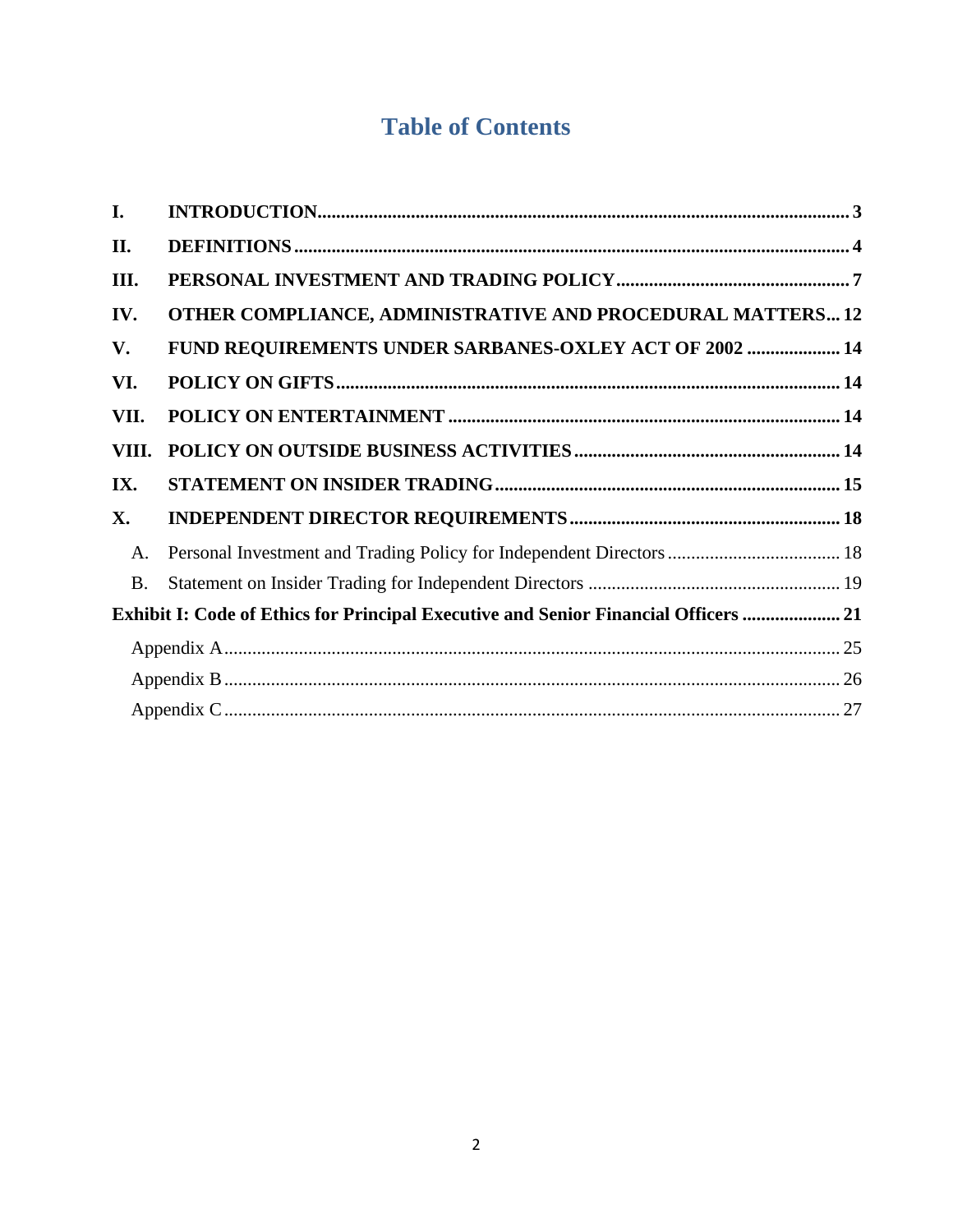# <span id="page-2-0"></span>**I. INTRODUCTION**

### **A. Policy Statement**

At Versus Capital Advisors LLC (the "**Adviser**"), we intend to maintain a reputation for conducting our business activities in the highest ethical and professional manner. Such a reputation for integrity is instrumental in the success of our business. Each employee, officer and director of the Adviser, Versus Capital Multi-Manager Real Estate Income Fund LLC and Versus Capital Real Assets Fund LLC (the "**Funds**") - whatever his or her position - is responsible for upholding the highest ethical and professional standards. This includes a commitment to conducting business in accordance with applicable laws, rules and regulations, and to full and accurate financial disclosure in compliance with applicable laws and this Joint Code of Ethics, Personal Investment and Trading Policy and Statement on Insider Trading (collectively hereafter, the "**Joint Code of Ethics**"), which has been developed by the Adviser and Funds pursuant to Rules 204A-1 under the Investment Advisers Act of 1940, as amended (the "**Advisers Act**"), and Rule 17j-1 under the Investment Company Act of 1940, as amended (the *"***IC Act***"*). As such, the Adviser, the Funds and their Covered Persons must not act or behave in any manner or engage in any activity that creates even the appearance of the misuse of material non-public information ("**MNPI**") or gives rise to, or appears to give rise to, any breach of fiduciary duty owed to any Client.

The fiduciary duty owed to a given Client differs depending on the role of the Covered Person. A Covered Person who is an employee, officer or director of the Adviser (a "**Covered Employee**") owes a fiduciary duty to all of the Adviser's Clients, whereas a Covered Person who is an Access Person of a Fund solely by virtue of being a director of the Fund in question, but who is not an "interested person" (as defined in the IC Act) with respect to the Fund in question (each, an "**Independent Director**") owes a fiduciary duty only to the Fund(s) for which he or she serves as an Independent Director.

As such, while much of this code applies only to Covered Employees, certain portions will apply to Independent Directors. Unless explicitly noted otherwise, all requirements of Covered Employees will be outlined in this introductory statement and in sections III through VIII of this code. **Requirements of Independent Directors are included in this introductory statement and in section IX of this code.**

Because of the potential conflicts of interest inherent in our business, Covered Persons are expected to behave in a manner that seeks to avoid even the appearance of a conflict of interest with our Clients whenever possible. Covered Persons are expected to disclose all material conflicts of interest between themselves and our Clients to the Adviser's and Funds' Chief Compliance Officer (the "**CCO**"), including any outside business activities, and to avoid personal investment and trading activity which creates actual or potential conflicts of interest with our Clients. Duties prescribed to the CCO in this code may also be performed by a delegate of the CCO unless explicitly noted otherwise.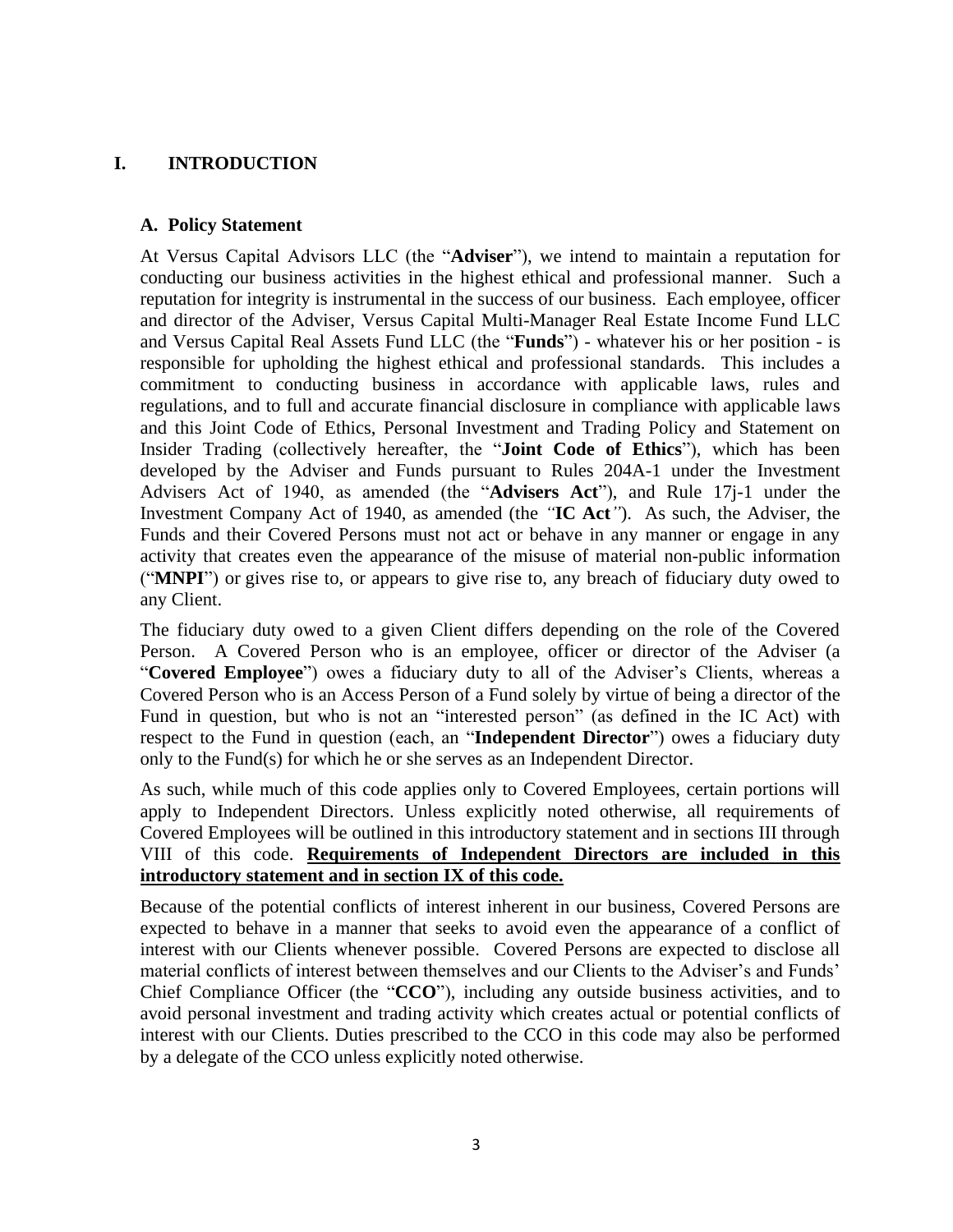### **B. Requirements of this Joint Code of Ethics**

- 1. *Duty to Comply with Applicable Laws.* Covered Persons are required to adhere to the Federal Securities Laws, including Rule 204A-1 under the Advisers Act, and Rule 17j-1 under the IC Act, the fiduciary duty owed to our Clients, and this Joint Code of Ethics.
- 2. *Duty to Report Violations.* Each Covered Person is required by law to promptly notify the CCO in the event they know or have reason to believe that they or any other Covered Person has violated any provision of this Joint Code of Ethics. If a Covered Person knows or has reason to believe that the CCO has violated any provision of this Joint Code of Ethics, such Covered Person must promptly notify the President of the Adviser (the "**President**") and is not required to notify the CCO.

The Adviser and the Funds are committed to fostering a culture of compliance and therefore urge Covered Persons to contact the CCO if they believe there is any reason to do so. Covered Persons will not be penalized and their status at the Adviser or the Funds will not be jeopardized by communicating with the CCO or reporting a suspected violation in good faith. Reports of violations or suspected violations also may be submitted anonymously to the CCO. Any retaliatory action taken against any person who reports a violation, or a suspected violation, of this Joint Code of Ethics is itself a violation of this Joint Code of Ethics and cause for appropriate corrective action, up to and including dismissal.

3. *Duty to Provide Copy of the Code of Ethics and Related Certification.* The Adviser and the Funds shall provide all Covered Persons with a copy of this Joint Code of Ethics and all subsequent amendments hereto. By law, all Covered Persons must in turn provide written acknowledgement to the CCO of their initial receipt and review of this Joint Code of Ethics, their annual review of this Joint Code of Ethics and their receipt and review of any subsequent amendments to this Joint Code of Ethics.

# <span id="page-3-0"></span>**II. DEFINITIONS**

**Access Person**. An "**Access Person**" of the Adviser is any employee, officer or director of the Adviser who has access to non-public information regarding the purchases or sales of any Client holding or non-public information regarding the portfolio holdings of any Client account. Given the current size of our operations, all employees, officers and directors of the Adviser are considered Access Persons of both the Adviser and the Funds. In addition, all employees, officers and directors of the Adviser are considered "**Investment Persons**" as defined in Rule 17j-1 under the IC Act, and are subject to the requirement to pre-clear transactions in limited offerings, as discussed in section III.A.1 below. Contract employees of the Adviser who have access to the non-public information described above will typically be deemed Access and Investment Persons for the purposes of this Joint Code of Ethics, as determined by the CCO. Independent Directors are considered Access Persons of the Fund(s) for which he or she serves as an Independent Director.

**Automatic Investment Plan**. An "**Automatic Investment Plan**" is a program in which regular periodic purchases (or withdrawals) are made automatically in (or from) investment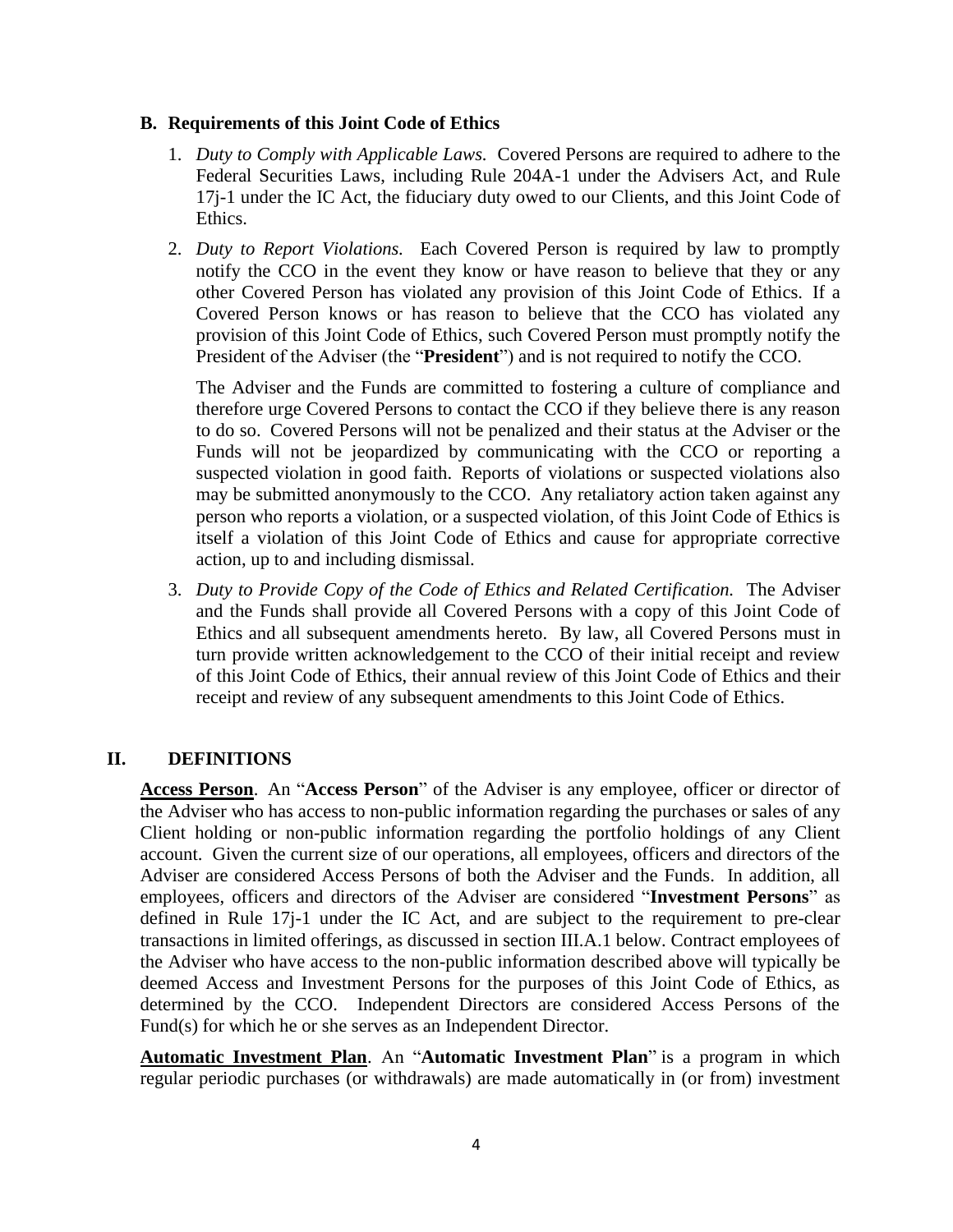accounts according to a predetermined schedule and allocation. This includes dividend reinvestment plans.

**Beneficial Ownership**. Covered Persons will be considered to have "**Beneficial Ownership**" in a Covered Security if: (i) he or she has a direct or indirect financial interest in such Covered Security; (ii) he or she has voting power with respect to the Covered Security, meaning the power to vote or direct the voting of such Covered Security; or (iii) he or she has the power to dispose, or direct the disposition of, such Covered Security. This includes Covered Securities held in accounts held in the name of your spouse or equivalent domestic partner, your minor children, and relatives living with you to whom you provide financial support (collectively, your "**Immediate Family**"). This may include trusts for which you are a trustee or a beneficiary, but due to the complexity and variety of trust agreements, will be reviewed on a case-by-case basis . If a Covered Person has any question about whether an interest in a Covered Security or an account constitutes Beneficial Ownership, they should contact the CCO.

**Client**. The term "**Client**" means any investment vehicle, including the Funds, advised or managed by the Adviser and the owner of any separate account managed by the Adviser, if any.

**Covered Employee**. The term "**Covered Employee**" means employees, officers and directors of the Adviser to whom this Joint Code of Ethics applies. It also includes any contractors or other persons employed by the Adviser in such a way that they are deemed an Access Person by the CCO.

**Covered Person**. The term "**Covered Person**" means persons to whom this Joint Code of Ethics applies, which includes all Access Persons (both Covered Employees and Independent Directors).

**Covered Security**. The term "**Covered Security**" has the same meaning as it has in section 2(a)(36) of the IC Act. It generally includes all securities, including but not limited to:

- individual stocks and bonds;
- exchange-traded products;
- closed-end funds;
- private placements; and
- Limited Offerings.

It shall not include:

- securities issued by the government of the United States;
- short-term securities which are "government securities" as defined in Section  $2(a)(16)$ of the IC Act;
- bankers' acceptances, bank certificates of deposit or commercial paper;
- shares of registered open-end investment companies; and
- such other money market instruments as are designated by the Adviser and/or the Board of Directors of the Funds.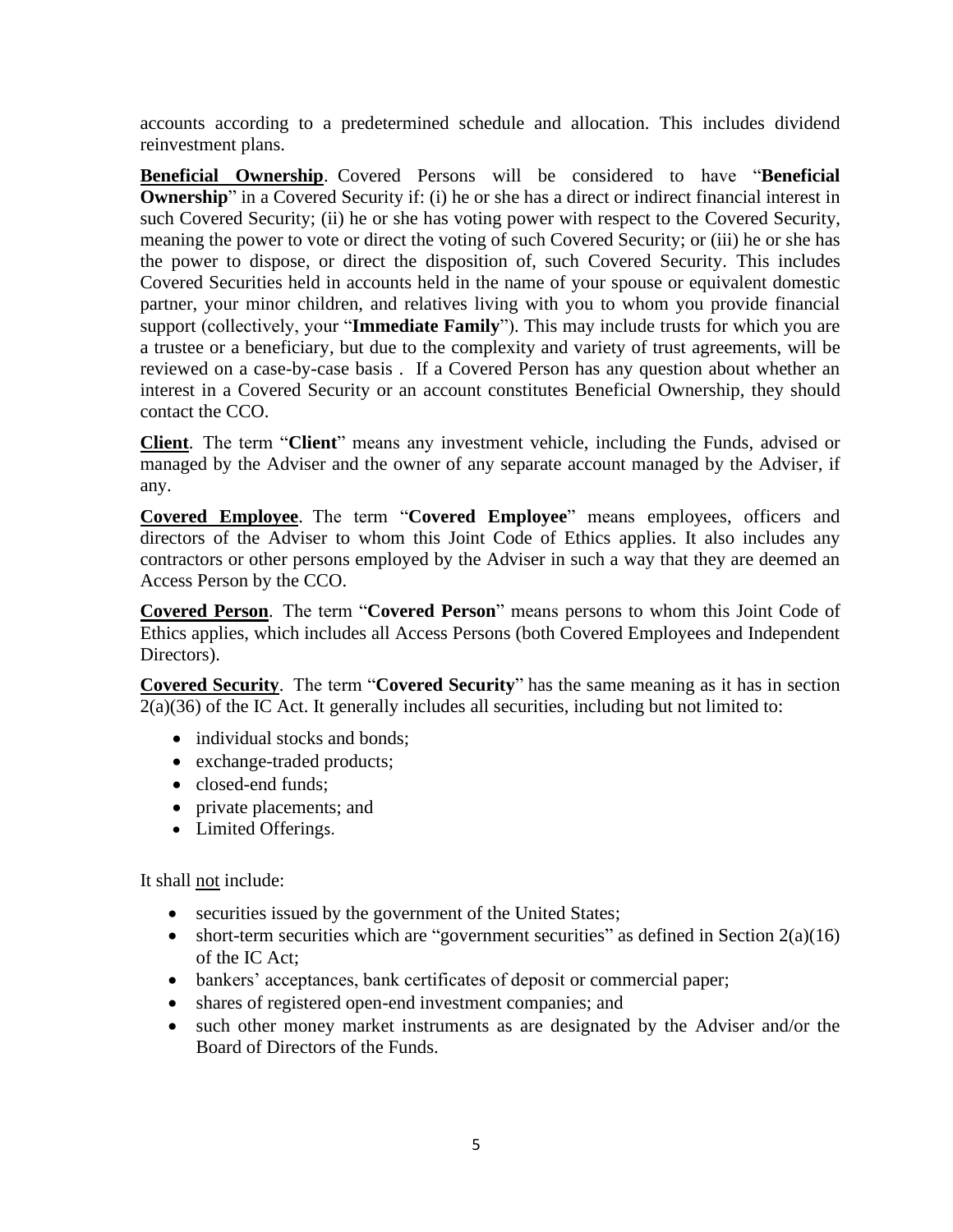For the avoidance of doubt, the term Covered Security includes Reportable Funds and interests in Private Investment Funds, as well as any derivative contract where a Covered Security is the underlying asset. The term Covered Security and Reportable Security are used throughout this document and should generally be interpreted to mean the same thing, with the more conservative definition prevailing when discrepancies arise.

**Federal Securities Laws**. The term "**Federal Securities Laws**" means the Securities Act of 1933, as amended, the Securities Exchange Act of 1934, as amended, the Sarbanes-Oxley Act of 2002, the IC Act, the Advisers Act, Title V of the Gramm-Leach-Bliley Act, any rules adopted by the U.S. Securities and Exchange Commission ("**SEC**") under any of these statutes, the Bank Secrecy Act as it applies to funds and investment advisers, and any rules adopted thereunder by the SEC or the Department of the Treasury.

**Initial Public Offering**. The term "**Initial Public Offering**" (or "**IPO**") means an offering of securities registered under the Securities Act of 1933, the issuer of which, immediately before the registration, was not subject to the reporting requirements of Sections 13 or 15(d) of the Exchange Act of 1934.

**Private Investment Funds**. The term "Private **Investment Funds**" means privately offered institutional investment funds that invest in real estate and other real assets through entities that qualify as real estate investment trusts for federal income tax purposes under the Internal Revenue Code of 1986 or other entities that would be investment companies but for Section  $3(c)(1)$  or Section  $3(c)(7)$  of the IC Act.

**Limited Offering**. The term "**Limited Offering**" means an offering that is exempt from registration under the Securities Act of 1933 pursuant to Section  $4(a)(2)$  or Section  $4(a)(6)$ thereof or pursuant to Rule 504 or Rule 506 thereunder.

**Real Asset Security**. The term "**Real Asset Security**" includes all Covered Securities that the Funds may invest in that relate to real assets, such as farmland, agriculture, timberland, and infrastructure related investments. If a Covered Person has any question about whether a security falls into this category, such Covered Person should contact the CCO prior to trading.

**Real Estate Security**. The term "**Real Estate Security**" includes all Covered Securities that the Funds may invest in that relate to real estate and real estate assets. If a Covered Person has any question about whether a security falls into this category, such Covered Person should contact the CCO prior to trading.

**Reportable Fund**. The term "**Reportable Fund**" means any investment company registered under the IC Act for which the Adviser serves as the investment adviser, including Versus Capital Multi-Manager Real Estate Income Fund LLC and Versus Capital Real Assets Fund LLC.

**Reportable Security**. The term "**Reportable Security**" includes all securities other than:

- direct obligations of the U.S. Government;
- bankers' acceptances, bank certificates of deposit, commercial paper and high quality shortterm debt instruments, including repurchase agreements;
- shares issued by money market funds;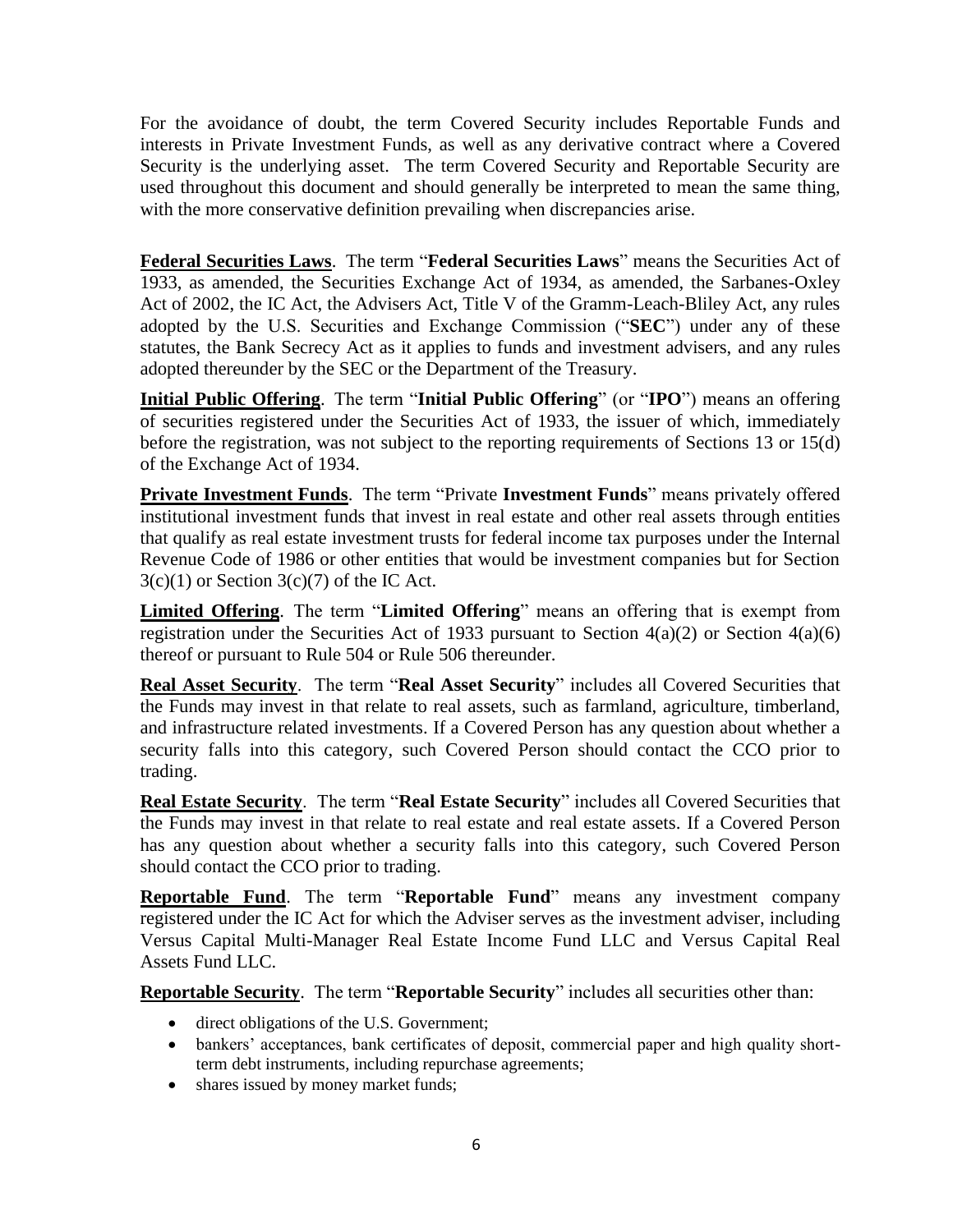- shares issued by open-end funds registered under the Investment Company Act, other than Reportable Funds; and
- shares issued by unit investment trusts that are invested exclusively in one or more open-end funds, none of which are Reportable Funds.

The term Covered Security and Reportable Security are used throughout this document and should generally be interpreted to mean the same thing, with the more conservative definition prevailing when discrepancies arise.

### <span id="page-6-0"></span>**III. PERSONAL INVESTMENT AND TRADING POLICY**

Generally, no Covered Employee may engage in a transaction in a Covered Security that is also the subject of a transaction by a Client if such Covered Employee's transaction would disadvantage or appear to disadvantage the Client. In addition, no Covered Employee shall, directly or indirectly, in connection with the purchase or sale of securities or other investments held or to be acquired by a Client:

- employ any device, scheme or artifice to defraud a Client;
- make to a Client any untrue statement of a material fact or omit to state to a Client a material fact necessary in order to make the statements made, in light of the circumstances under which they are made, not misleading;
- engage in any act, practice or course of business which operates or would operate as a fraud or deceit upon a Client; or
- engage in any manipulative practice with respect to a Client.

#### **A. Requirements of Covered Employees**

To facilitate adherence to this Personal Investment and Trading Policy, the following requirements apply to all investment and trading activity where a Covered Employee has Beneficial Ownership of a Covered Security except where exempted in section III.A.1.d below.

- 1. **Pre-clearance:** The following transactions require pre-clearance by the CCO before they can be executed: (i) purchases or sales of Real Estate Securities and Real Asset Securities (including any derivative contract where a Real Estate Security or Real Asset Security is the underlying asset), (ii) participation in an IPO, (iii) participation in a Limited Offering (which includes, but is not limited to, proposed investments in a Private Investment Fund), (iv) the redemption or sale of an interest in a Private Investment Fund, (v) purchases and sales of a Reportable Fund, and (vi) such other classes of transactions or specific transactions as may be specified from time to time by the CCO based upon a determination that the transactions may violate Rule 204A-1 under the Advisers Act or Rule 17j-1 under the IC Act.
	- a. The following transactions are exempted from the pre-clearance requirement: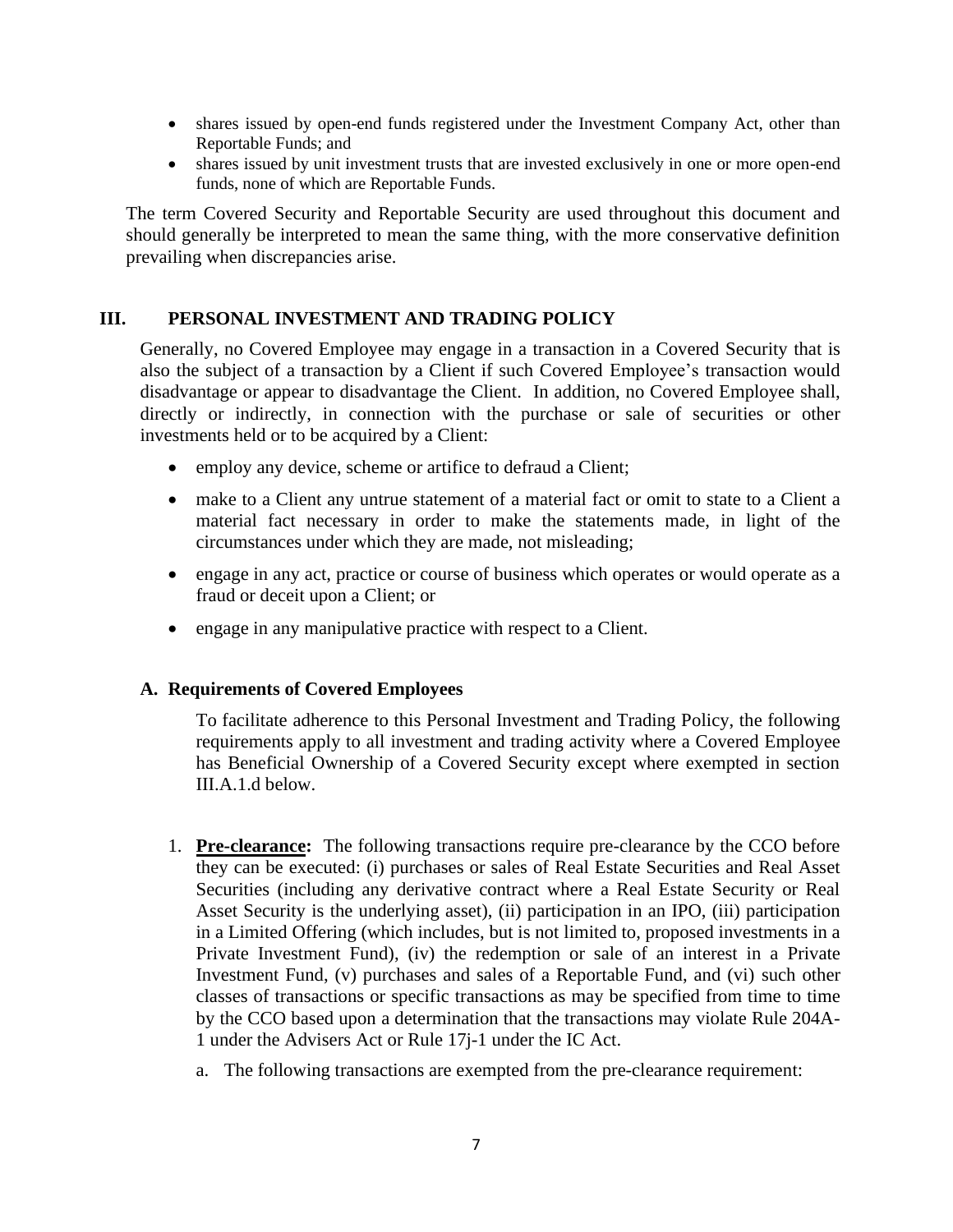- i. Purchases and sales of currencies transactions in digital or crypto currencies and assets; however, transactions in digital or crypto currencies and assets during an initial coin offering, initial exchange offering, or security token offerings would be subject to pre-clearance. Additionally, any derivative or futures-related transactions in digital or crypto currencies and assets would be subject to pre-clearance.
- b. To obtain pre-clearance to transact, a Covered Employee must submit a Trade Pre-Clearance request to the CCO, typically via MyComplianceOffice ("MCO"). The CCO will review the transaction considering any recent or pending Client transactions, the Adviser's Restricted List, and any other potential conflict of interest the CCO deems relevant. The CCO will notify the Covered Employee, typically via MCO, within two business days of any conflict or concern and will advise whether the Covered Employee's transaction has been approved.
- c. If pre-clearance is granted for a publicly-traded security, the Covered Employee will have three business days to execute the transaction, including the day of approval. Pre-clearance will typically not be granted for Real Estate Securities and Real Asset Securities if a Client has traded the security in the past seven calendar days. In addition, if, following the submission of a pre-clearance form or the approval by the CCO, a Client trades the security within seven calendar days in the same direction (buy/cover or sell/short) and receives a less favorable price than the Covered Employee, the Covered Employee may be asked to disgorge their price advantage. All disgorged profits will be donated to a charity of their choice.
	- i. No Covered Employee who invests personal funds in a Reportable Fund or a Private Investment Fund may obtain any more favorable treatment in respect of his or her investment than is made available to a Client; provided that waiver of minimum investment amounts shall not be considered favorable treatment if such Fund has waived such minimum in the past, or agrees to in the future, in the case of other individual investors.
- d. A transaction may be denied if it is determined by the CCO that the Covered Employee is unfairly benefiting from, or that the transaction is in conflict with, or appears to be in conflict with, any Client transaction or this Joint Code of Ethics. The determination that a Covered Employee may unfairly benefit from, or that a transaction may conflict with, or appears to be in conflict with, a Client transaction or this Joint Code of Ethics may be subjective and individualized, may include questions about the timely and adequate dissemination of information, availability of bids and offers, and other factors deemed pertinent for that transaction or series of transactions. It is possible that a denial of a transaction could be costly to a Covered Employee or members of a Covered Employee's family; therefore, each Covered Employee should take great care to adhere to the trading restrictions of this Joint Code of Ethics and avoid conflicts of interest, or the appearance of conflicts of interest, in their personal trading whenever possible. Any denial of a transaction shall be communicated in writing, typically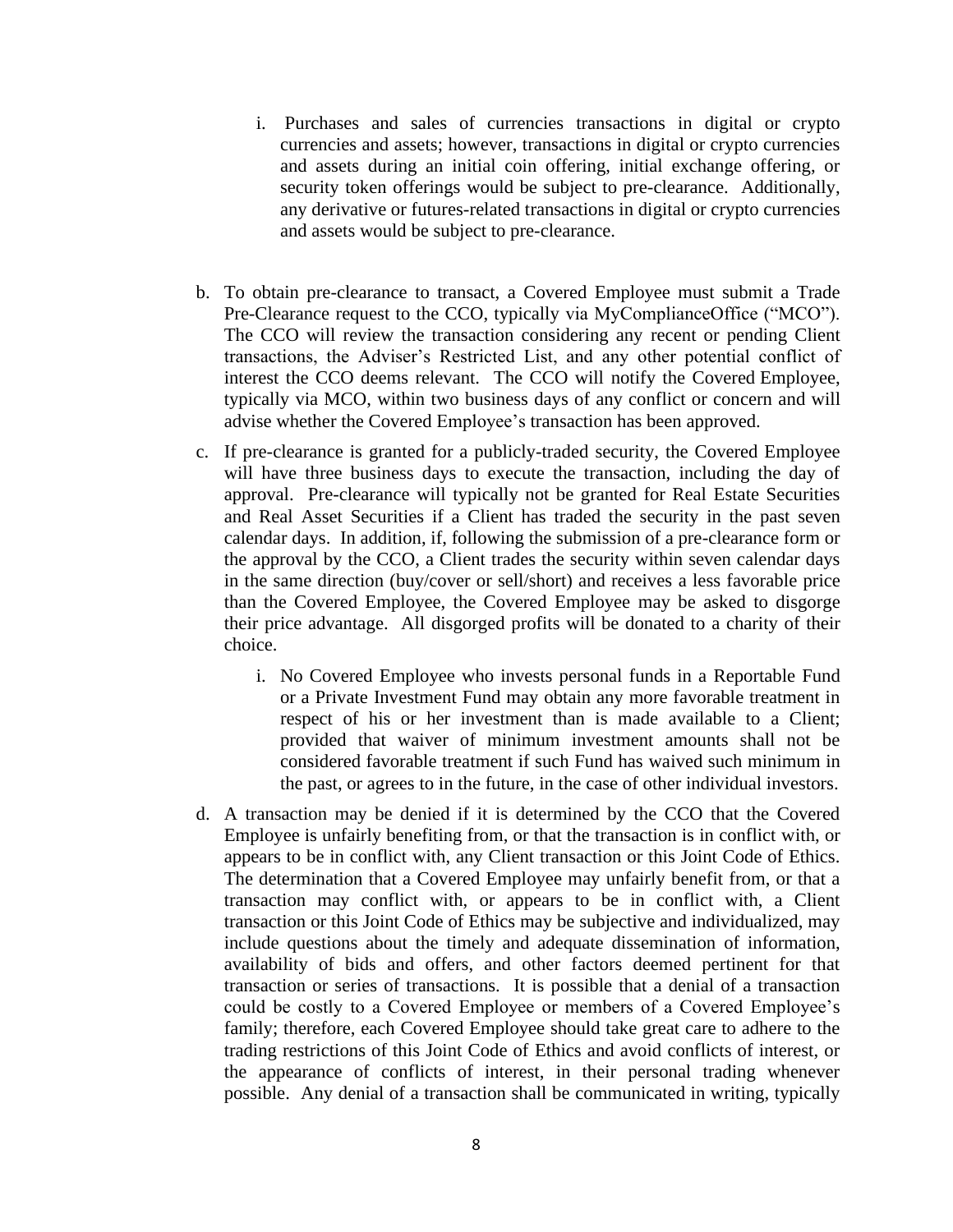via MCO. A Covered Employee may appeal any such denial by written notice to the CCO and President within three business days after receipt of notice of denial. Such appeal shall be resolved promptly by the President. If an appeal is being made by the President, it will be made to the CEO of the Adviser.

- e. The CCO may allow for certain exceptions to the above pre-clearance requirements if the exception would not violate Federal Securities Laws and the spirit of this Joint Code of Ethics remains. For example, approval for limit orders may be granted which allow for trade execution beyond three business days. In addition, certain pre-clearance requirements may be waived for certain accounts where the Covered Employee has contractual investment discretion but does not actively participate in making investment decisions in practice. In these instances, reporting requirements will typically remain, and additional certifications may be required of the Covered Employee.
- 2. **Minimum holding period:** The minimum holding period for any investment requiring pre-clearance per section III.A.1 above is 30 days. Reportable Funds have a minimum holding period of 90 days. (Note that officers and directors of the Funds are prohibited from profiting on "short-swing" transactions in the Funds during a sixmonth period per Section 16(b) of the Exchange Act)
- 3. **Reporting:** Covered Employees must submit to the CCO periodic written reports about their investments in Covered Securities (and those of other persons if the Covered Employee has Beneficial Ownership of such Covered Securities), including details of holdings, transactions and accounts. The obligation to submit these reports and the content of these reports are governed by the Federal Securities Laws.

Failure to provide a timely, accurate, and complete report is a breach of certain SEC rules and this Joint Code of Ethics. If a Covered Employee is late in filing a report, or files a report that is misleading or incomplete, such Covered Employee may face sanctions up to and including termination of employment.

- a. *Initial Holdings Report and Letter(s) of Direction:* A Covered Employee must submit a holdings report to the CCO within ten days of becoming a Covered Employee. This report must be based on information that is current as of a date not more than 45 days prior to the date such Covered Employee became a Covered Employee, and must contain:
	- i. The name/title and type of security, and, as applicable, the exchange ticker symbol or CUSIP number, the number of equity shares and principal amount of each Reportable Security for which such Covered Employee has Beneficial Ownership. Covered Employees may provide this information via MCO or by referring to attached copies of broker transaction confirmations or account statements that contain the information.
	- ii. The name and address of any broker, dealer, bank or other institution (such as a general partner of a limited partnership, or transfer agent of a Fund) that maintained any account holding any Covered Securities, or that can hold Covered Securities, for which such Covered Employee has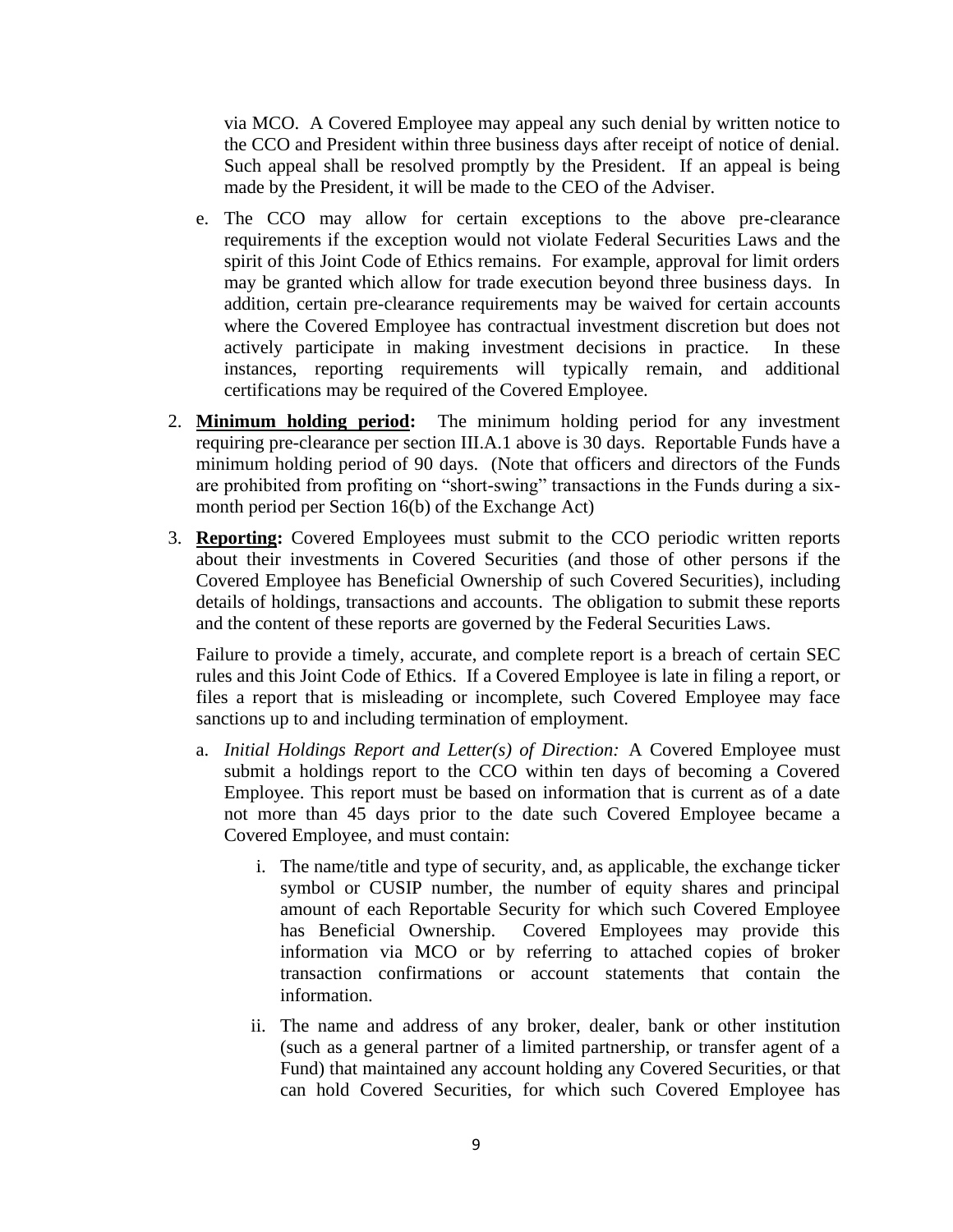Beneficial Ownership, and the account numbers and names of the persons for whom the accounts are held. Covered Employees may provide this information via MCO or by referring to attached copies of broker transaction confirmations or account statements that contain the information.

- iii. The date the Covered Employee submitted the report.
- b. *Quarterly Transaction Report:* Within 30 days after the end of each calendar quarter, the CCO must receive duplicate transaction reports or trade confirmations from each broker, dealer, bank, or other institution for each account the Covered Employee has Beneficial Ownership of and which holds, or that can hold, Covered Securities. These reports will typically be submitted directly from the broker via a direct feed to MCO. If a broker is not able to submit statements directly to MCO, the CCO will request the Covered Employee provide a copy of the report at this time. With respect to any transaction during the quarter in any Covered Security in which such Covered Employee had, or as a result of the transaction acquired, Beneficial Ownership of such Covered Security:
	- i. The date of the transaction, the name/title and as applicable, the exchange ticker symbol or CUSIP number, interest rate and maturity date, the number of equity shares of (or the principal amount of debt represented by) and principal amount of each Covered Security involved.
	- iv. The nature of the transaction (i.e., purchase, sale, or other type of acquisition or disposition).
	- v. The price at which the transaction in the Covered Security was effected.
	- vi. The name of the broker, dealer, or bank with or through whom the transaction was effected.
	- vii. The date the report was submitted.

If a quarterly transaction report for a particular investment does not exist (e.g., in the case of certain private investments), the Covered Employee will be required to attest whether any transactions occurred and, if so, to provide the information above.

In addition, each Covered Employee must provide the CCO a list of each broker, dealer or bank with whom the Covered Employee established an account during the quarter that can hold Covered Securities for such person's direct or indirect benefit, along with details of the new account and the date the account was established.

- c. *Annual Holdings Report:* Covered Employees must, no later than February 14 of each year, submit to the CCO a report (typically via MCO) that is current as of a date no earlier than December 31 of the preceding calendar year (the "**Annual Report Date**") and that contains:
	- i. The name/title and type of Covered Security, and as applicable, the exchange ticker symbol or CUSIP number, the number of equity shares and principal amount of each Covered Security for which such Covered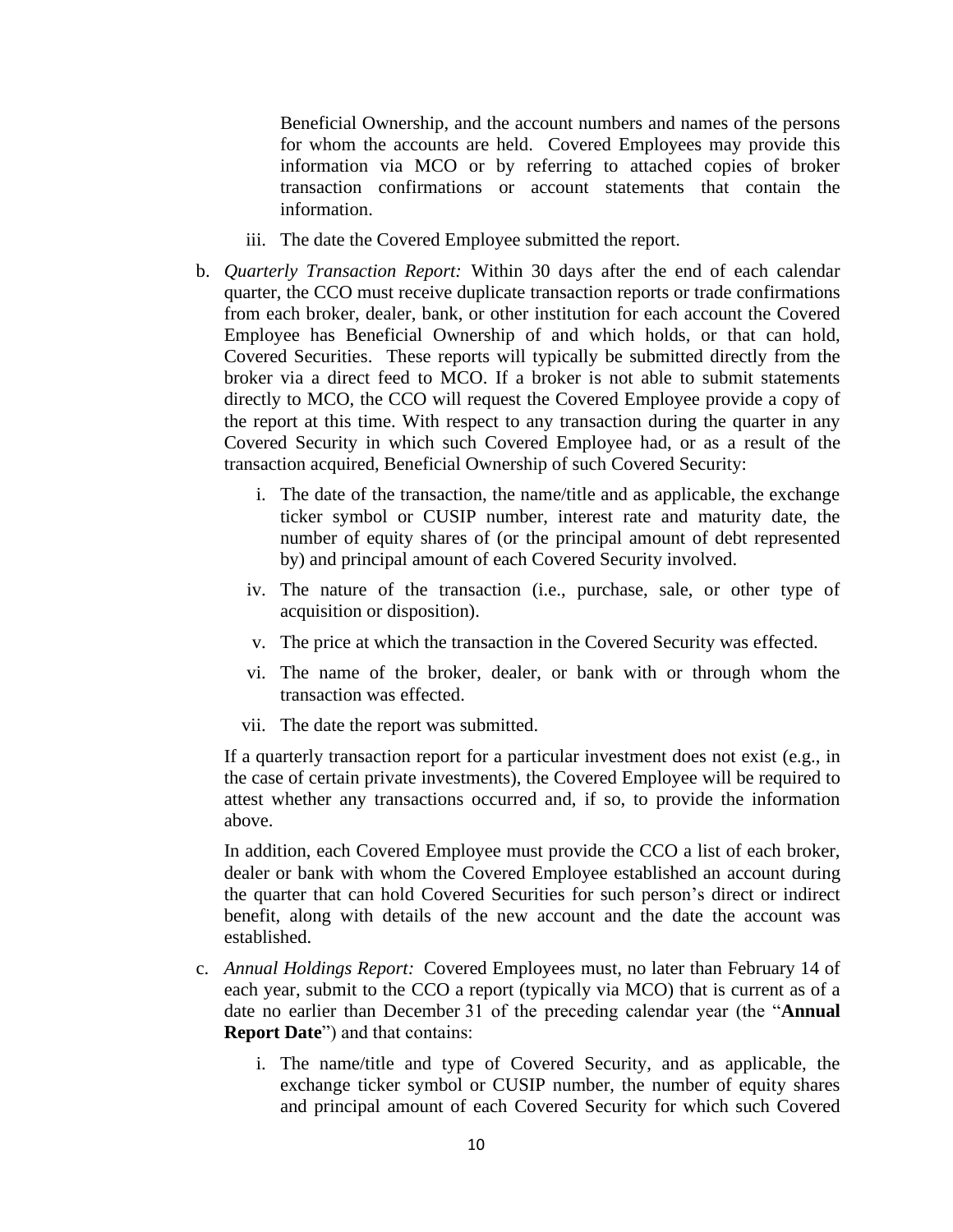Employee has Beneficial Ownership on the Annual Report Date. Covered Employees may provide this information by referring to attached copies of broker transaction confirmations or account statements that contain the information, or by referring to statements or confirmations known to have been received by the CCO via a duplicate statement or MCO.

- ii. The name and address of any broker, dealer, bank, or other institution (such as a general partner of a limited partnership, or transfer agent of a Fund) that maintained any account holding, or that can hold, any Covered Securities for which such Covered Employee has Beneficial Ownership on the Annual Report Date, the account numbers and names of the persons for whom the accounts are held, and the date when each account was established.
- iii. The date that such Covered Employee submitted the report.
- d. *Exceptions to the requirement to submit transactions or holdings:* Unless otherwise requested by the CCO, Covered Employees are not required to submit quarterly holdings or transactions reports for:
	- i. Any account over which such Covered Employee had no direct or indirect influence or control or with respect to transactions effected pursuant to an Automatic Investment Plan.
	- ii. An estate or trust account or other fully discretionary account managed by a registered investment adviser where a Covered Employee has a beneficial interest but no power to effect investment decisions.
	- iii. Accounts that only permit the Covered Employee to invest in open-end mutual funds, provided none of the available funds are managed by the Adviser.
	- iv. Qualified state tuition programs (also known as "529 Programs"), provided they are not able to hold funds are managed by the Adviser.

For those accounts described in 3.d.i or 3.d.ii above, Covered Employees must still disclose the existence of the account in his or her list of accounts. Transactions that override pre-set schedules or allocations of an Automatic Investment Plan, however, must be included in a quarterly transaction report.

Any investment plans or accounts that may be eligible for these exceptions should be brought to the attention of the CCO who will, on a case-by-case basis, determine whether the plan or account qualifies for an exception. In making this determination, the CCO may ask for supporting documentation, such as a copy of an Automatic Investment Plan, a copy of the discretionary account management agreement and/or a written certification from the unaffiliated investment adviser. On a sample basis, the CCO may request reports on holdings and/or transactions made in the trust or discretionary account to identify transactions that would have been prohibited pursuant to the Joint Code of Ethics, absent reliance on the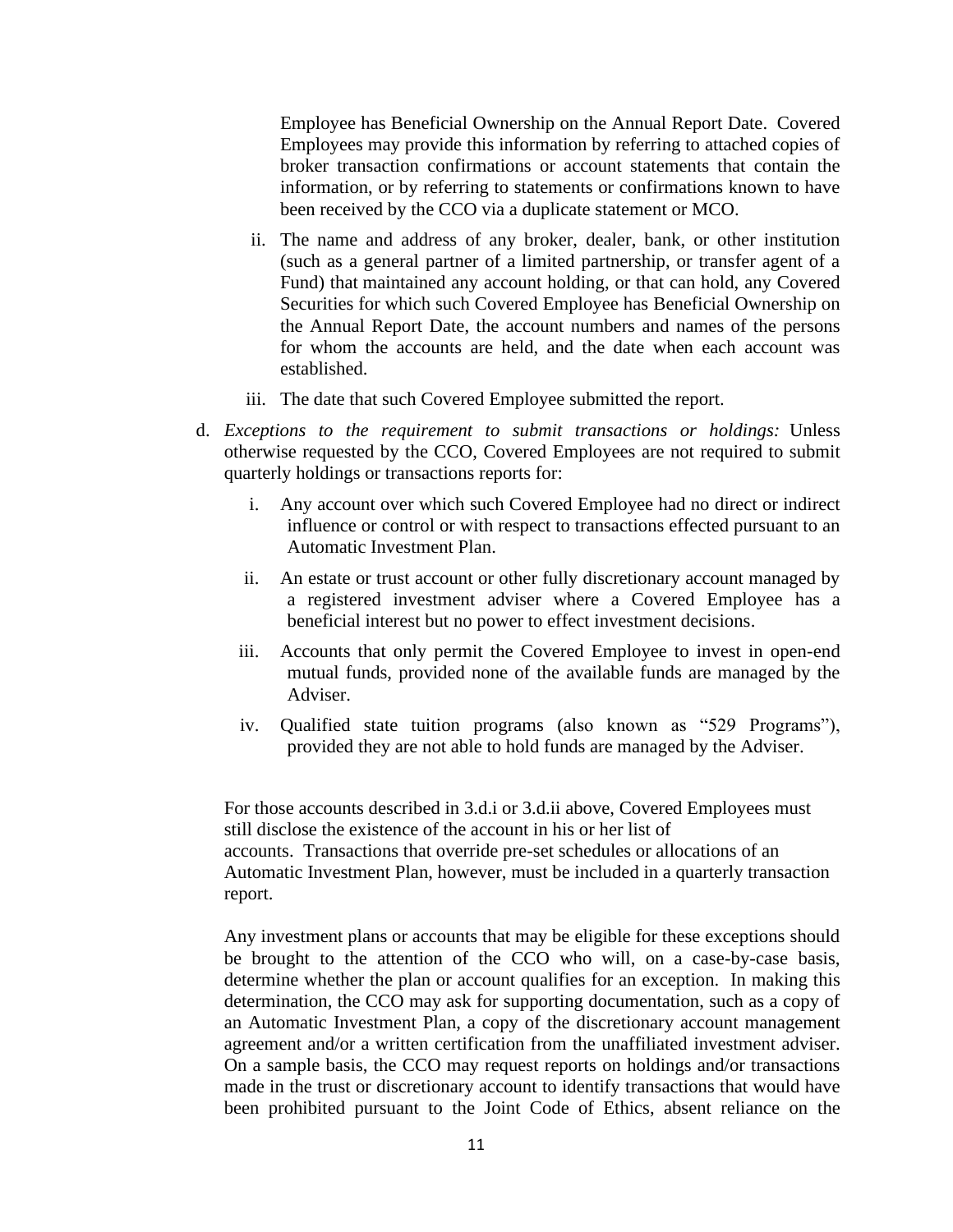reporting exception. Covered Employees who claim they have no direct or indirect influence or control over an account are also required to complete an Exempt Accounts Certification (typically via MCO) upon commencement of their employment and on an annual basis thereafter. Covered Employees should consult with the CCO before excluding any accounts, especially those held by their Immediate Family.

- e. *Review of Reports and Other Documents.* The CCO will review each report submitted by Covered Employees, and each account statement or confirmation from institutions that maintain their accounts. The review will include an assessment of whether the Covered Employee followed all required procedures of this Joint Code of Ethics, such as pre-clearance, and will include a comparison to the Adviser's Restricted List. At the CCO's discretion, the review may also: (i) assess whether Clients are receiving terms as favorable as the Covered Employee does in transactions relating to Private Investment Funds owned by Clients, (iii) periodically analyze the Covered Employee's trading for patterns that may indicate market abuse, including market timing or trading while in possession of MNPI, and (iv) investigate any substantial disparities between the performance the Covered Employee achieves for his or her own account and the performance achieved for Clients. To ensure adequate scrutiny, reports concerning the CCO will be reviewed by President.
- 4. **Consequences of Non-Compliance:** Violations of this Personal Investment and Trading Policy are taken very seriously and can result in disciplinary action up to and including termination of employment. Generally, a first offense will result in a written warning from the CCO and the notification of the Covered Employee's supervisor. A second offense may include a meeting with the President and require additional training for the Covered Employee. A third offense is grounds for termination, at the discretion of the CCO, President, and the Covered Employee's supervisor. In all circumstances, a Covered Employee may be required to disgorge profits received from transactions which violated this policy, may have their bonus or other supplemental compensation reduced, and, depending on the severity, may have their violations reported to the Board of Directors of the Funds.

#### <span id="page-11-0"></span>**IV. OTHER COMPLIANCE, ADMINISTRATIVE AND PROCEDURAL MATTERS**

A. Each Covered Employee shall be furnished a copy of this Joint Code of Ethics upon becoming a Covered Employee and annually thereafter and shall be notified of his or her obligation to file reports as required by this Joint Code of Ethics. Each Covered Employee is required to acknowledge receipt of a copy of this Joint Code of Ethics and that he or she has read and understands this Joint Code of Ethics at the time of becoming a Covered Employee. In addition, each Covered Employee is required to certify annually thereafter that he or she has read and understands this Joint Code of Ethics, recognizes that he or she is subject to this Joint Code of Ethics, and that he or she has complied with all of the requirements of this Joint Code of Ethics during the prior year, including the requirement to disclose, report, or caused to be reported, all holdings and transactions as required hereunder during the prior year.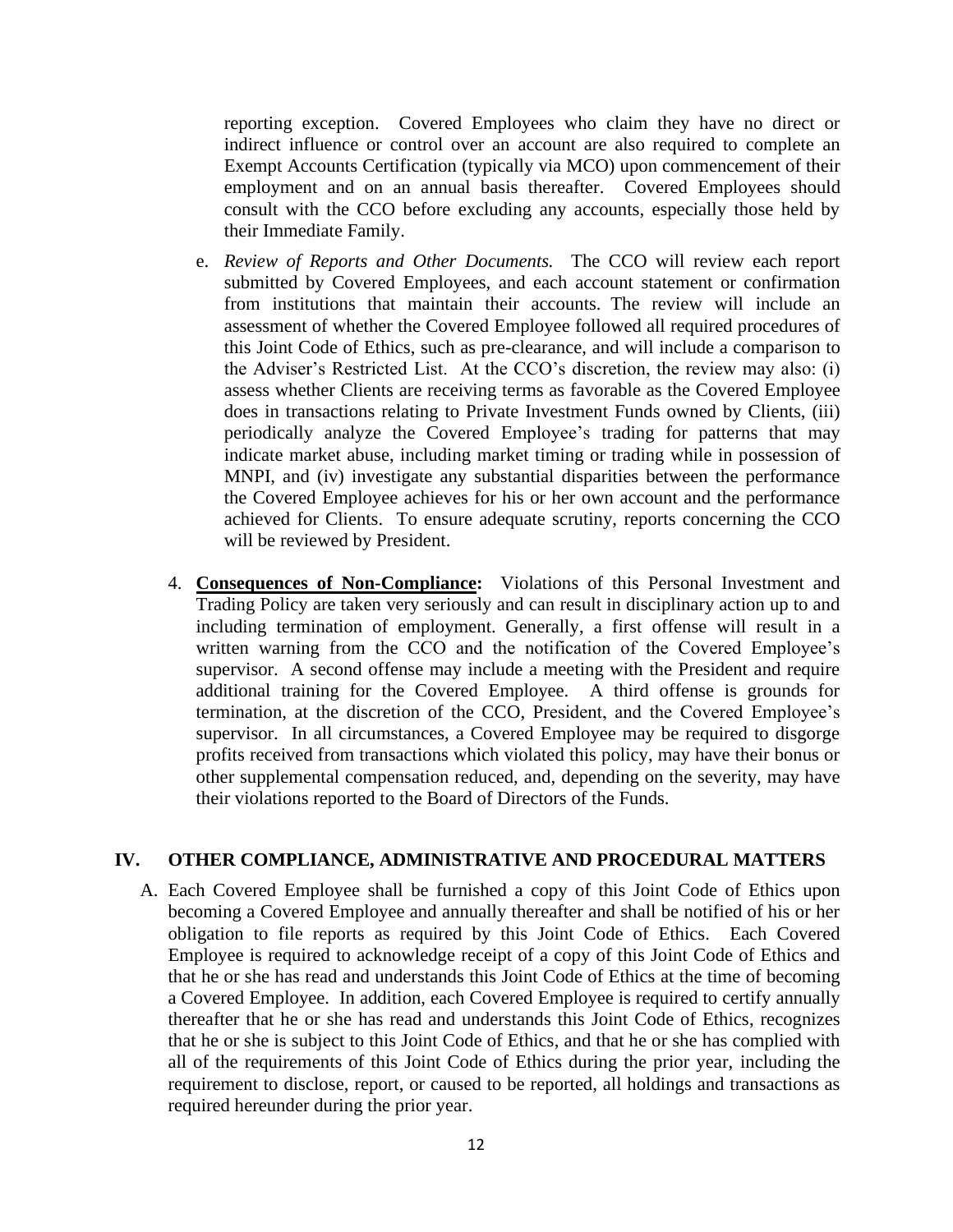- B. If a Covered Employee violates this Joint Code of Ethics he or she may be subject to remedial actions, which may include, but are not limited to, any one or more of the following: (1) a warning; (2) disgorgement of profits; (3) demotion (which may be substantial); (4) withholding of bonus; (5) suspension of employment (with or without pay); (6) termination of employment; or (7) referral to civil or governmental authorities for possible civil or criminal prosecution.
- C. The CCO shall furnish to the Funds' Boards of Directors (the "**Boards**") at least annually a written report for the Funds and Adviser that:
	- 1. Describes any issues arising under the Joint Code of Ethics since the last report to the Boards, including but not limited to information about material violations of this Joint Code of Ethics and sanctions imposed in response to those violations; and
	- 2. Certifies that the Funds and the Adviser have adopted procedures reasonably necessary to prevent Access Persons from violating the Joint Code of Ethics.
- D. The CCO is responsible for supervising the implementation of this Joint Code of Ethics and the enforcement of the terms herein and may determine whether any particular securities transaction should be exempted pursuant to the provisions of this Joint Code of Ethics.
- E. The CCO may issue, either personally or with the assistance of counsel, as may be appropriate, any interpretation of this Joint Code of Ethics which may appear consistent with the objectives of Rule 17j-1 under the IC Act, Rule 204A-1 under the Advisers Act, and this Joint Code of Ethics.
- F. The CCO will conduct such inspections or investigations as shall reasonably be required to detect and report any apparent violations of this Joint Code of Ethics to the Boards.
- G. The CCO shall ensure that the relevant recordkeeping requirements of Rule 17j-1(f) under the IC Act and Rule 204-2 under the Advisers Act which apply to this Joint Code of Ethics are adhered to at all times.
- H. Exceptions to this Joint Code of Ethics may be granted as deemed appropriate by the CCO, while maintaining compliance with the requirements of Rule 17j-1 under the IC Act and Rule 204A-1 under the Advisers Act. Exceptions will be documented and periodically reported to the Boards.
- I. This Joint Code of Ethics shall be reviewed by the CCO on an annual basis to ensure that it is meeting its objectives, is functioning fairly and effectively, and is not unduly burdensome to the Adviser, the Funds or their Covered Persons. Covered Persons are encouraged to contact the CCO with any comments, questions or suggestions regarding implementation or improvement of the Joint Code of Ethics.
- J. In the event that the CCO or other member of the Versus Compliance team is unavailable, unreachable or involved in a violation, please request approvals or report violations to the President.
- K. The CCO delegates many of the responsibilities described as his in this Joint Code of Ethics to other Covered Persons, including other members of the Versus Compliance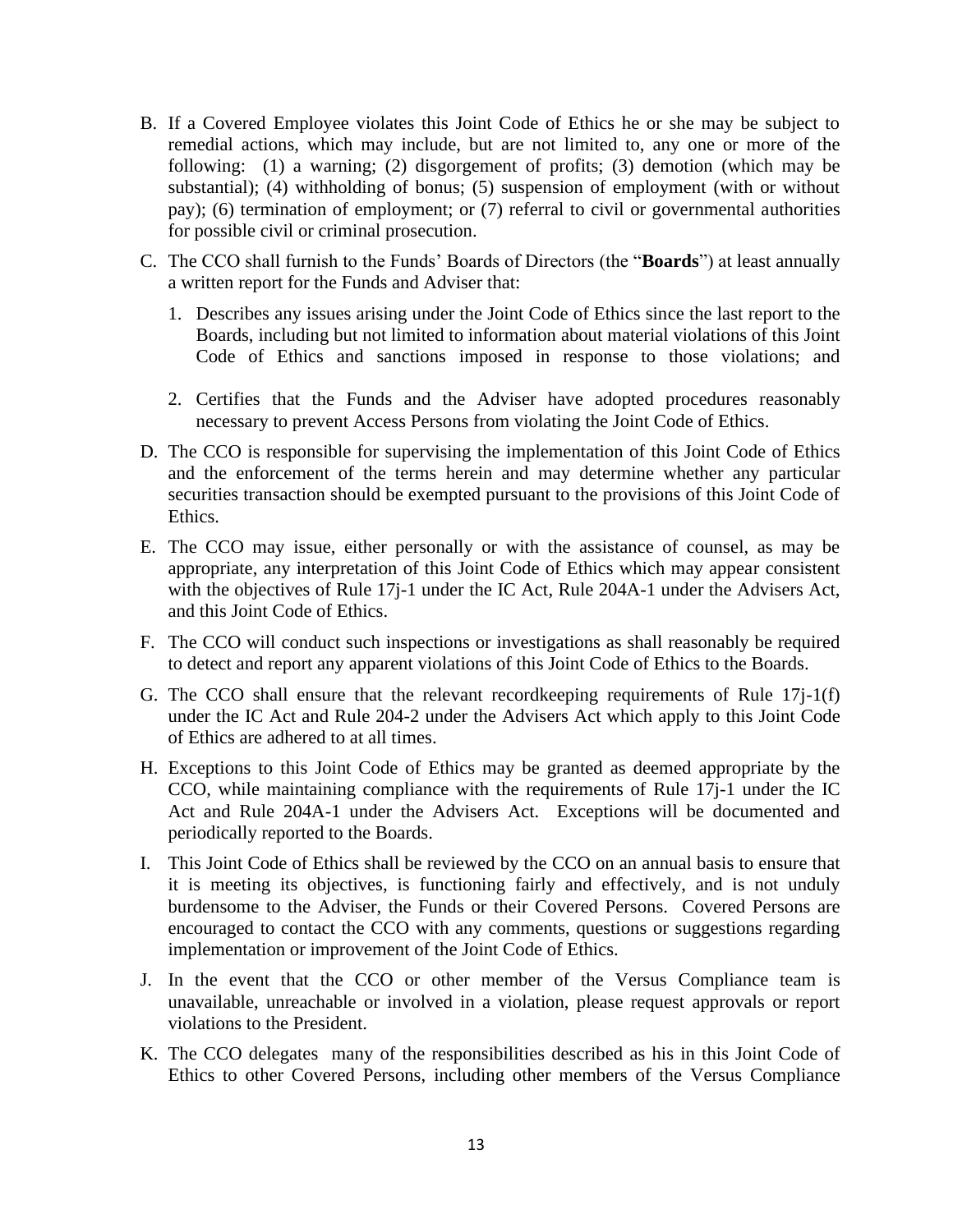team, when allowable by Rule 17j-1 under the IC Act and 204A-1 under the Advisers Act.

### <span id="page-13-0"></span>**V. FUND REQUIREMENTS UNDER SARBANES-OXLEY ACT OF 2002**

As required by Section 406 of the Sarbanes-Oxley Act of 2002 ("**SOX**") and the rules and forms applicable to registered investment companies thereunder, the Funds have adopted and implemented a standalone Code of Ethics that applies to the principal executive officer, principal financial officer, controller, principal accounting officer, and persons performing similar functions for the Funds (the "**SOX Code of Ethics**"). A copy of the SOX Code of Ethics is attached as Exhibit I.

### <span id="page-13-1"></span>**VI. POLICY ON GIFTS**

A Covered Employee may not accept any gift with an assumed value in excess of \$100 during any year from any person or entity that does business, or desires to do business, with the Adviser or the Funds directly or on behalf of a Client, unless approved by the CCO. A Covered Employee may not give a gift that is inappropriate under the circumstances, or inconsistent with applicable law or regulations, to persons associated with securities or financial organizations, exchanges, member firms, commodity firms, news media, or Clients. Gifts that would be embarrassing to a Covered Employee, the Adviser or the Funds if made public should not be given or received.

# <span id="page-13-2"></span>**VII. POLICY ON ENTERTAINMENT**

A Covered Employee may not accept extravagant or excessive entertainment during any year from any person or entity that does business, or desires to do business, with the Adviser or the Funds directly or on behalf of a Client, unless approved by the CCO. A Covered Employee may accept a business entertainment event, such as dinner or a sporting event, of reasonable value, if the person or entity providing the entertainment is present. A Covered Employee may not provide entertainment that is inappropriate under the circumstances, or inconsistent with applicable law or regulations, to persons associated with securities or financial organizations, exchanges, member firms, commodity firms, news media, or Clients. A Covered Employee may provide a business entertainment event, such as dinner or a sporting event, of reasonable value, if the Covered Employee providing the entertainment is present. Entertainment that would be embarrassing to a Covered Employee, the Funds or the Adviser if made public should not be given or received.

# <span id="page-13-3"></span>**VIII. POLICY ON OUTSIDE BUSINESS ACTIVITIES**

Covered Employees are required to disclose the following Outside Business Activities ("OBAs") to the CCO on an annual basis and provide updates promptly if there are any material changes to their OBAs:

• Serving as an employee, contractor, sole proprietor, officer, director, or partner for a for-profit business.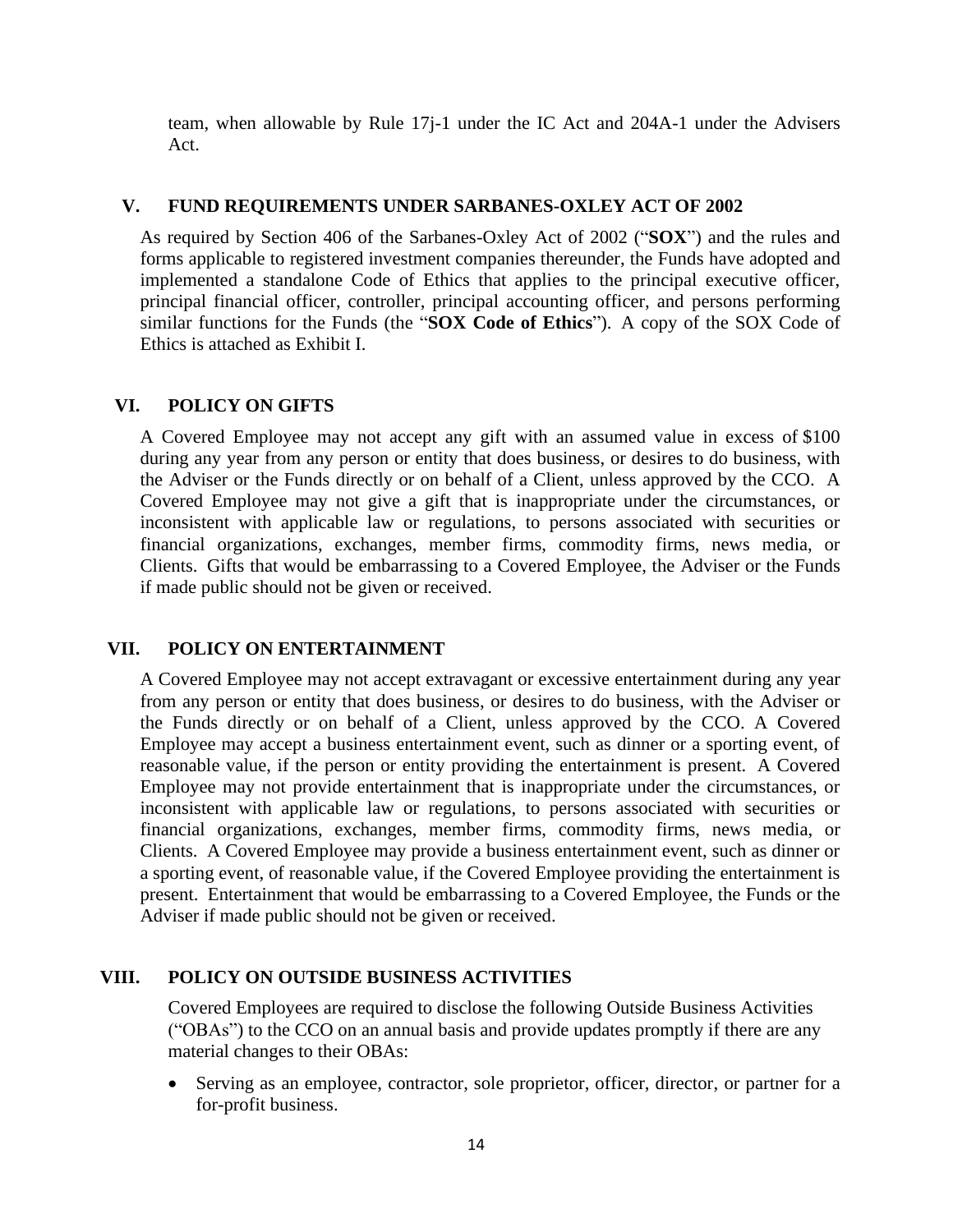- Serving as a director, officer, or employee of a non-profit entity.
- Volunteering for a non-profit entity in a capacity in which you perform investmentrelated functions on its behalf.
- Engaging in any other outside activity, paid or unpaid, that may give rise to a conflict with the Adviser or the Funds or their shareholders or clients.

Covered Employees must submit the following information about OBAs:

- A general description of the activities of the organization, including the name and address of the organization;
- The Covered Employee's role and level of involvement in the organization, including the number of hours devoted to the activity monthly and the expected compensation (if any); and
- Whether such organization, to the employee's knowledge, will seek to do, or currently does, business with the Adviser or any of its clients, and if so, specify which companies such organization will seek to do business with.

The CCO shall review, in consultation with the Versus Compliance team and the Covered Employee's manager, as appropriate, all disclosed activities, review for any conflicts of interest. If the Covered Employee's engagement in the OBA represents an actual or potential conflict of interest with the Adviser, requires the Covered Employee to disclose confidential information or trade secrets of the Adviser or the OBA, would materially interfere with the Covered Employee's fulfillment of his or her duties and responsibilities to the Adviser, would require the Adviser to provide additional supervision, in accordance with regulatory requirements, of the Covered Employee, or is unlawful, the Covered Employee will be asked to discontinue the OBA.

### <span id="page-14-0"></span>**IX. STATEMENT ON INSIDER TRADING**

### **A. Background**

Under current laws, individuals who trade while in possession of material non-public information ("MNPI", a.k.a "inside information") or provide MNPI to others ("tipping") can be liable for a civil penalty of up to three times the profit gained or loss avoided, a criminal fine (no matter how small the profit) of up to \$5 million and a jail term of up to 20 years. Any Covered Employee who fails to take appropriate steps to prevent illegal insider trading could be subject to a civil penalty of the greater of \$1 million or three times the profit gained or loss avoided as a result of the Covered Employee's violation, and Versus Capital Advisors could be subject to a criminal penalty of up to \$25 million. In addition, investors may sue seeking to recover damages for insider trading violations.

Regardless of whether a federal inquiry occurs, the Adviser and the Funds view any violation of this Statement on Insider Trading (the "Statement") seriously. Any such violation constitutes grounds for disciplinary sanctions, including dismissal and/or referral to civil or governmental authorities for possible civil or criminal prosecution.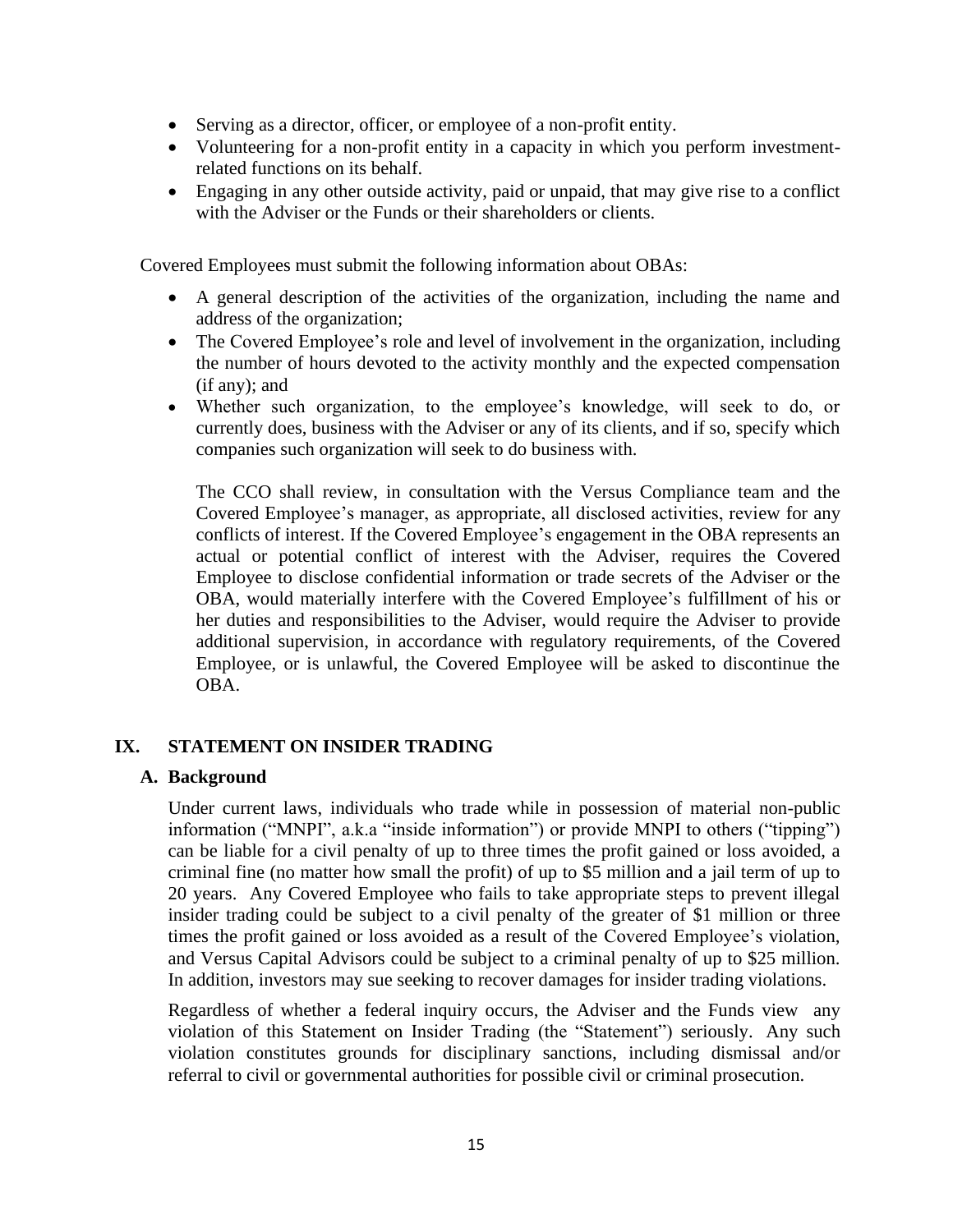The law of insider trading is complex; a Covered Employee legitimately may be uncertain about the application of the Statement in a particular circumstance. A question could forestall disciplinary action or complex legal problems. Covered Employees should direct any questions relating to the Statement to the CCO. A Covered Employee must also notify the CCO immediately if he or she knows or has reason to believe that a violation of the Statement has occurred or is about to occur.

#### **B. Statement of Firm Policy**

- 1. Buying or selling Covered Securities (including the Funds) while in possession of MNPI about the issuer or market for those securities is prohibited. This includes purchasing or selling for a Covered Employee's own account or one in which the Covered Employee has direct or indirect influence or control or for a Client's account. If any Covered Employee is uncertain as to whether information is *material* or *nonpublic*, such person should consult the CCO immediately.
- 2. Disclosing MNPI to inappropriate personnel, whether or not for consideration (i.e., "tipping"), is prohibited. MNPI regarding a publicly-traded company or the Funds must only be disseminated on a need to know basis and only to appropriate Adviser and Fund personnel. The CCO should be consulted should a question arise as to who is privy to MNPI and anytime a Covered Employee believes that they may have come into possession of MNPI as it relates to a publicly-traded security.
- 3. The following summarizes principles important to this Statement:
	- (a) What is *"*Material*"* Information?

Information is *material* when there is a substantial likelihood that a reasonable investor would consider it important in making his or her investment decisions or the information would significantly alter the total mix of information available publicly. No clear test exists to determine whether information is material and assessments of materiality involve highly fact-specific inquiries. Covered Employees should direct any questions regarding the materiality of information to the CCO.

Material information often relates to a company's financial results and operations, including, for example, dividend changes, earnings results, changes in previously released earnings estimates, significant merger or acquisition proposals or agreements, major litigation, liquidation problems, extraordinary management developments, and pending capital raises. Material information may also relate to the market for a specific security. For example, information about a significant order to purchase or sell securities, in some contexts, may be deemed material.

(b) What is *"*Non-public*"* Information?

Information is *non-public* until it has been broadly disseminated in a manner making it available to investors generally. Tangible evidence of such dissemination is the best indication that the information is public. For example, information is public after it has become available to the general public through a public filing with the SEC or another government agency, is available on a company's website or is discussed in a broadly disseminated publication.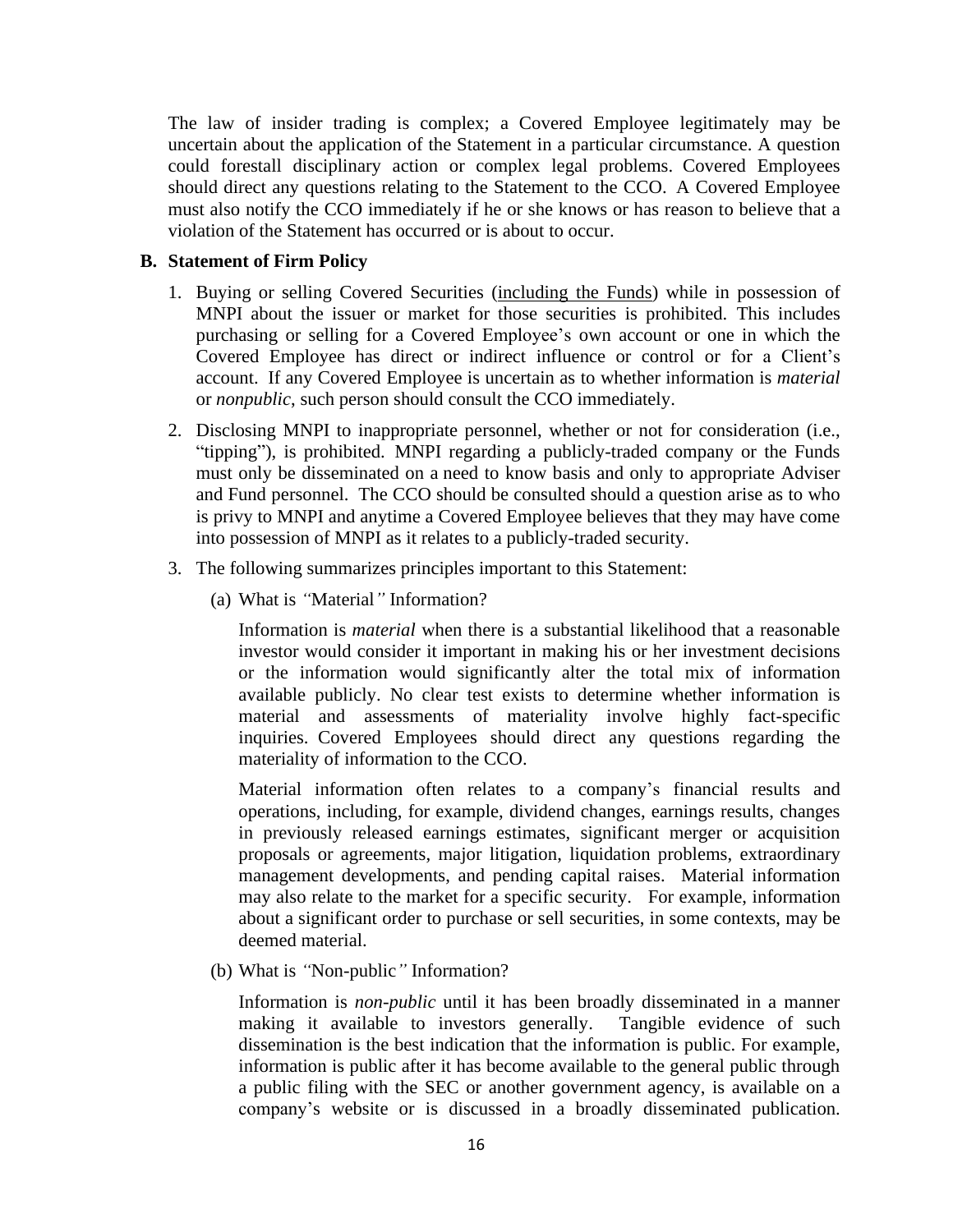Covered Employees should direct any questions regarding whether information is public to the CCO.

- 4. Before executing any trade for oneself or others, a Covered Employee must determine whether he or she has access to MNPI related to the potential transaction. If a Covered Employee believes he or she might have access to MNPI, he or she should take the following steps:
	- (a) Immediately alert the CCO, so that the applicable issuer can be placed on the Adviser's Restricted List, if deemed appropriate by the CCO.
	- (b) Do not purchase or sell securities of the issuer on his or her behalf or for others.
	- (c) Do not communicate the information inside or outside of the Adviser, other than to the CCO.

The CCO will review the issue, determine whether the information is both material and nonpublic, and, if so, what action the Adviser should take.

#### **C. Procedures to Implement Statement**

- 1. All Covered Employees must make a diligent effort to ensure that a violation of the Statement does not either intentionally or inadvertently occur. In this regard, all Covered Employees are responsible for:
	- (a) Reading, understanding and consenting to comply with the insider trading policies contained in this Statement.
	- (b) Ensuring that no trading occurs for their account, or for any account over which they have direct or indirect influence or control, in Covered Securities for which they have MNPI.
	- (c) Not disclosing insider information obtained from any source whatsoever to inappropriate persons. Disclosure to family, friends or acquaintances may be grounds for immediate termination and/or referral to civil or governmental authorities for possible civil or criminal prosecution.
	- (d) Consulting the CCO when questions arise regarding insider trading or when potential violations of the Statement are suspected.
	- (e) Advising the CCO of all outside activities, directorships, or major ownership (over 5%) related to a publicly-traded company.
- 2. In order to prevent accidental dissemination of MNPI, Covered Employees should adhere to the following practices whenever possible:
	- (a) Inform management when unauthorized personnel enter the premises.
	- (b) Lock doors or cabinets in areas that have confidential files when not in use.
	- (c) Refrain from discussing sensitive information in public areas.
	- (d) Refrain from leaving confidential information on message devices or printers.
	- (e) Maintain control of sensitive documents including handouts and copies intended for internal dissemination only.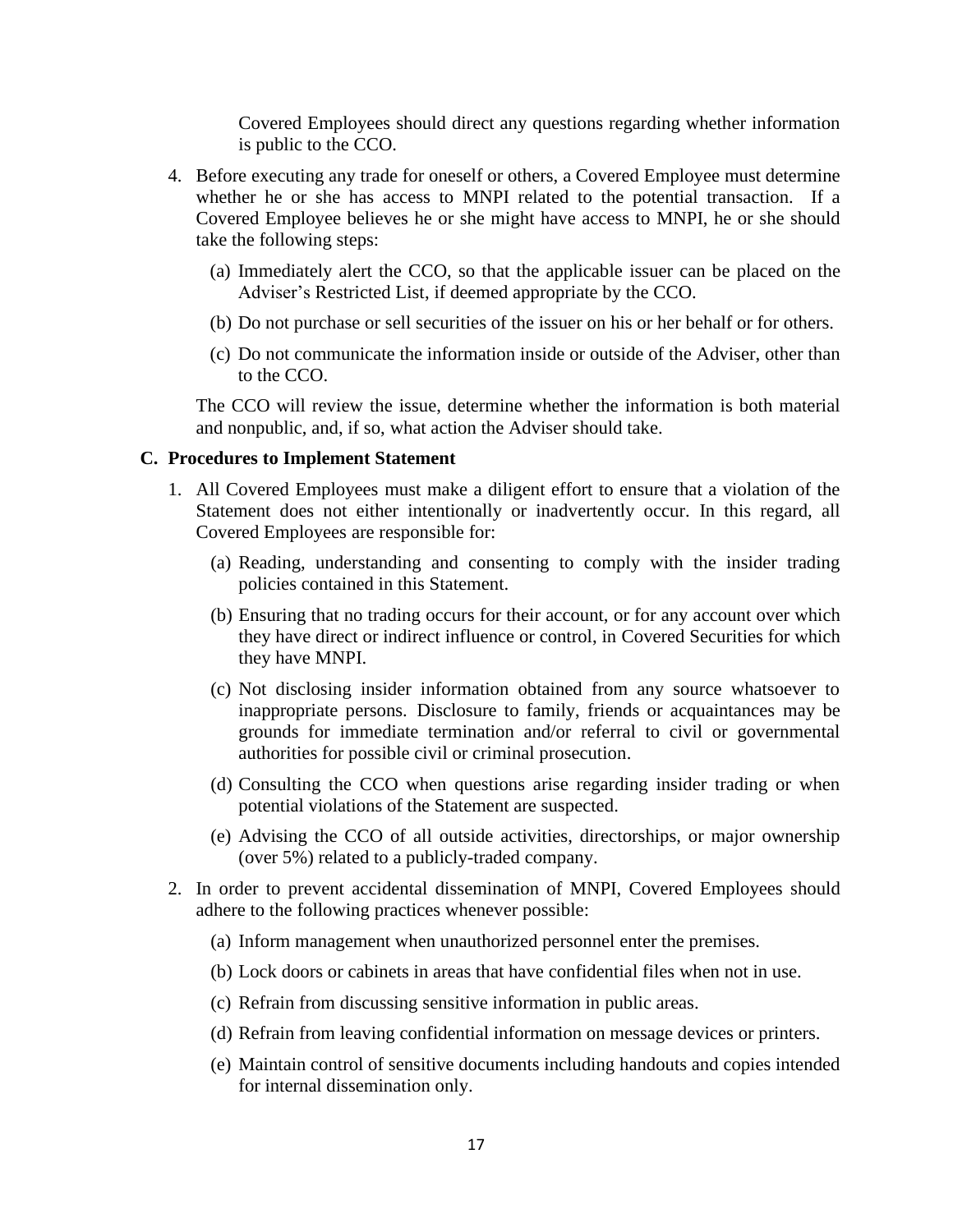- (f) Ensure that faxes, e-mail messages and other electronic communications containing sensitive information are properly sent.
- (g) Do not allow passwords to be given to unauthorized personnel.

## <span id="page-17-0"></span>**X. INDEPENDENT DIRECTOR REQUIREMENTS**

Each Independent Director shall be furnished a copy of this Joint Code of Ethics upon becoming an Independent Director and annually thereafter and shall be notified of his or her obligation to file reports as provided by this Joint Code of Ethics. Each Independent Director is required to acknowledge receipt of a copy of this Joint Code of Ethics and that he or she has read and understands this Joint Code of Ethics at the time of becoming an Independent Director. In addition, each Independent Director is required to certify annually thereafter that he or she has read and understands this Joint Code of Ethics, recognizes that he or she is subject to this Joint Code of Ethics, and that he or she has complied with all of the requirements of this Joint Code of Ethics during the prior year.

Any violations of this Joint Code of Ethics by an Independent Director will be reported to the Chairman of the Board and Lead Independent Director for the Fund(s) for which he or she serves as an Independent Director.

## <span id="page-17-1"></span>**A. Personal Investment and Trading Policy for Independent Directors**

Generally, Independent Directors may not engage in a transaction in a Covered Security that is also the subject of a transaction by a Fund if the transaction would disadvantage or appear to disadvantage the Fund. In addition, no Independent Director shall, directly or indirectly, in connection with the purchase or sale of securities or other investments held or to be acquired by a Fund:

- employ any device, scheme or artifice to defraud a Fund;
- make to a Fund any untrue statement of a material fact or omit to state to a Fund a material fact necessary in order to make the statements made, in light of the circumstances under which they are made, not misleading;
- engage in any act, practice or course of business which operates or would operate as a fraud or deceit upon a Fund; or
- engage in any manipulative practice with respect to a Fund.

The following requirements apply to all investment and trading activity where an Independent Director has Beneficial Ownership of a Covered Security:

- 1. **Pre-clearance:** Independent Directors are not required to pre-clear their transactions in Covered Securities **with the exception of** transactions in a Reportable Fund for which they are an Independent Director. Given their direct involvement in monitoring the Funds, Independent Directors should exercise extreme caution when transacting in the Funds or in any Covered Security which may be held or considered for investment by the Funds, including Private Investment Funds, Real Estate Securities and Real Asset Securities.
- 2. **Prohibited Holdings:** Independent Directors may **not** hold or transact in securities issued by any adviser, sub-adviser or principal underwriter (or any controlling person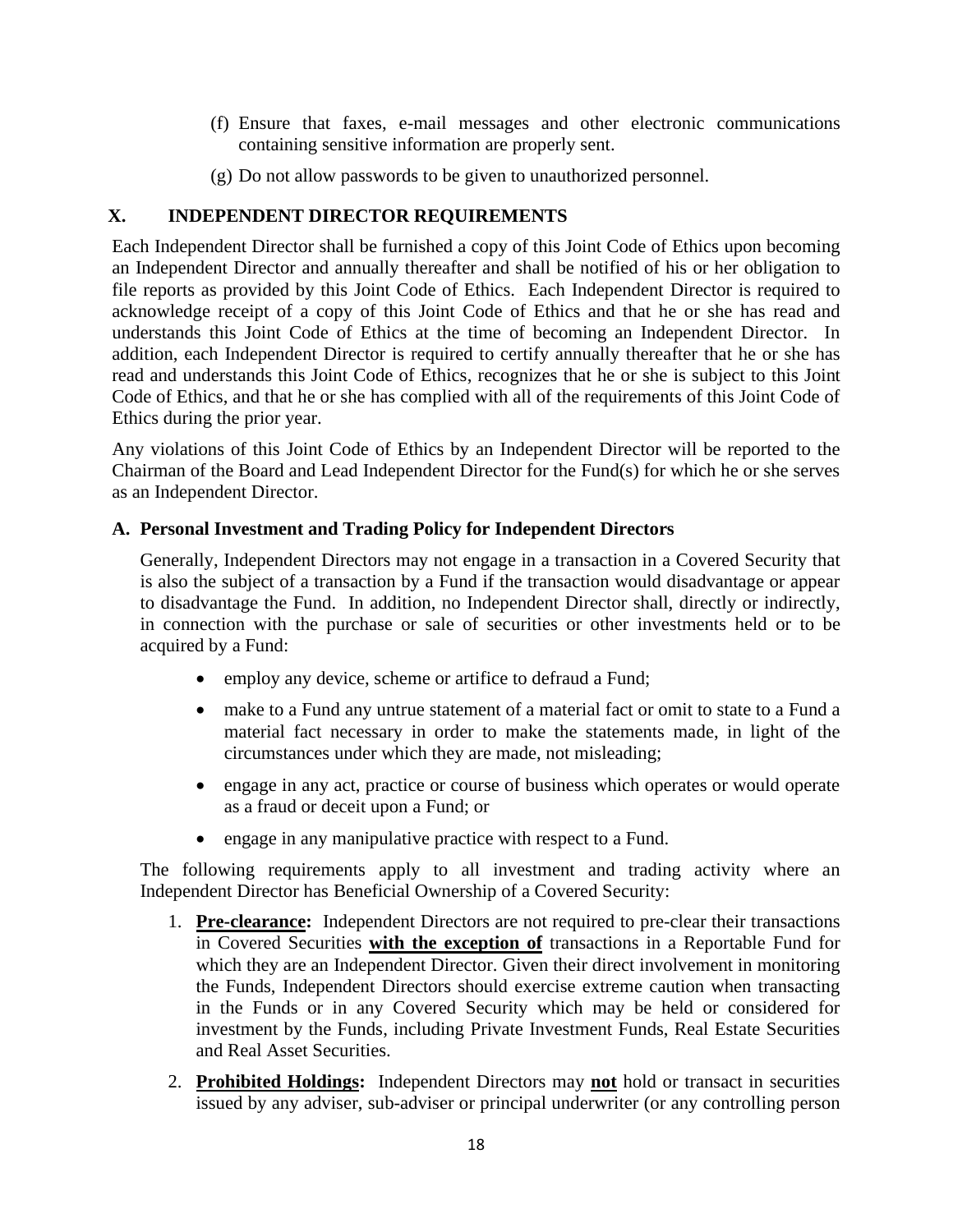of any adviser, sub-adviser or principal underwriter) of a Fund for which they act as Independent Director.

- 3. **Minimum holding period:** The minimum holding period for any investment in the Funds is 90 days. (Note that Independent Directors are prohibited from profiting on "short-swing" transactions in the Funds during a six-month period per Section 16(b) of the Exchange Act)
- 4. **Reporting:** Independent Directors must submit to the CCO periodic written reports about their investments in the Funds and certain Covered Securities as follows:

Independent Directors are generally exempt from the requirement to report quarterly transactions, except that, within 30 days after the end of each calendar quarter, the CCO must receive a quarterly transaction report for any Covered Security where the Independent Director knew or, in the ordinary course of fulfilling his or her official duties as an Independent Director, should have known that, during the 15-day period immediately before or after the Independent Director's transaction in a Covered Security, the Funds purchased or sold the Covered Security, or the Funds or one of their investment advisers considered purchasing or selling the Covered Security. The report should include the details described in Section III.A.3.b above.

### <span id="page-18-0"></span>**B. Statement on Insider Trading for Independent Directors**

As outlined in sections VIII A and VIII B, buying or selling Covered Securities (including the Funds) while in possession of MNPI is prohibited by both United States law and this Joint Code of Ethics. This includes purchasing or selling for an Independent Director's own account or one for which the Independent Director has direct or indirect influence or control. If an Independent Director is uncertain as to whether information obtained through their duties as an Independent Director is material or nonpublic, he or she should consult the CCO and counsel to the Independent Directors immediately.

Disclosing MNPI to inappropriate persons, whether or not for consideration (i.e., "tipping"), is prohibited. MNPI regarding a publicly-traded company or the Funds must only be disseminated on a need to know basis and only to appropriate Adviser and Fund personnel. The CCO and counsel to the Independent Directors should be consulted should a question arise as to who is privy to MNPI.

**Responsibilities of Independent Directors**. All Independent Directors must make a diligent effort to ensure that a violation of the Statement does not either intentionally or inadvertently occur. In this regard, all Independent Directors are responsible for:

1. Reading, understanding and consenting to comply with the insider trading policies contained in this Statement.

2. Ensuring that no trading occurs for their account, or for any account over which they have direct or indirect influence or control, in Covered Securities for which they have MNPI.

3. Not disclosing insider information obtained from any source whatsoever to inappropriate persons. Disclosure to family, friends or acquaintances may be grounds for immediate removal as an Independent Director and/or referral to civil or governmental authorities for possible civil or criminal prosecution.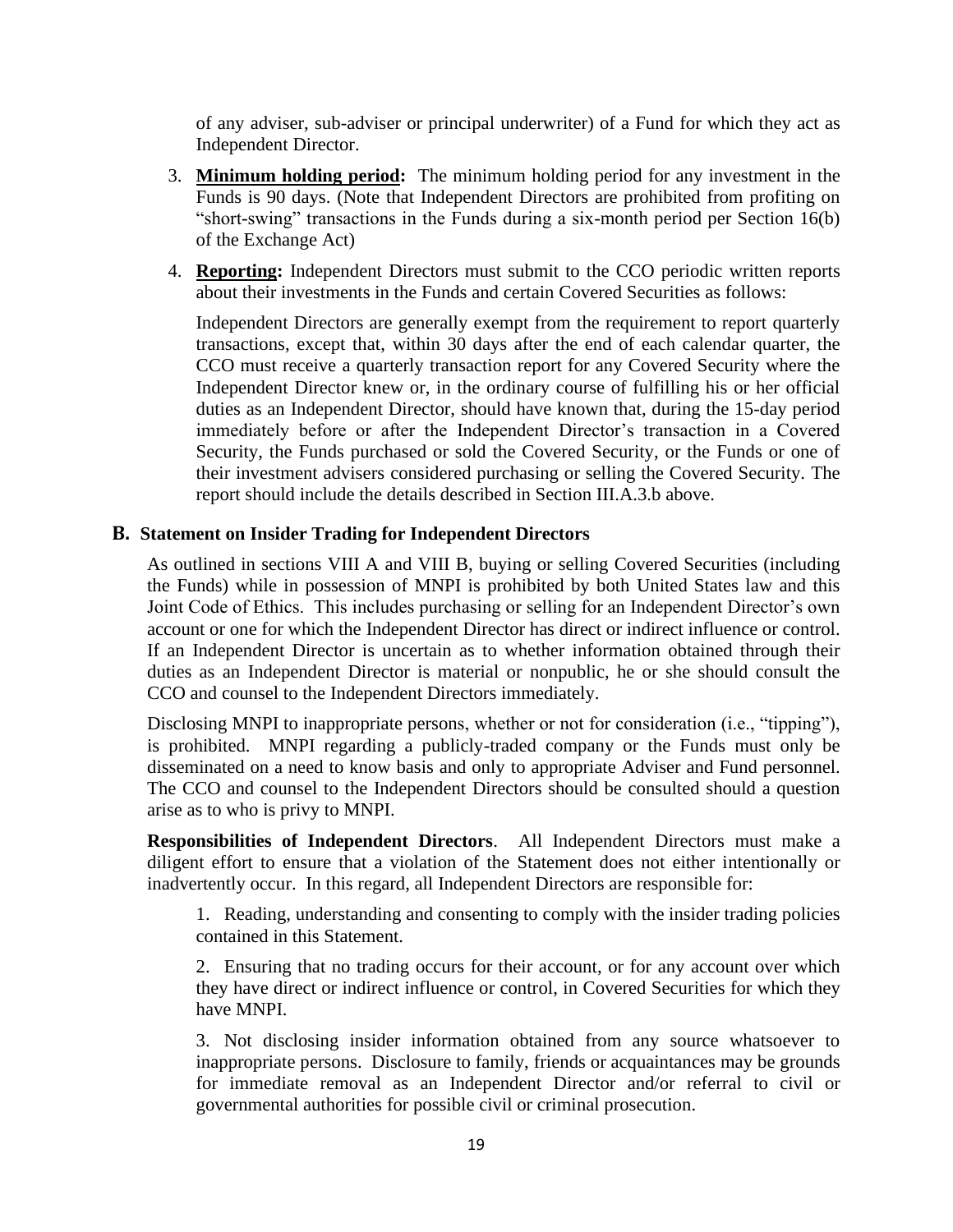4. Consulting the CCO and counsel to the Independent Directors when questions arise regarding insider trading or when potential violations of the Statement are suspected.

<span id="page-19-0"></span>5. Advising the CCO of all outside activities, directorships, or major ownership (over 5%) related to a publicly-traded company.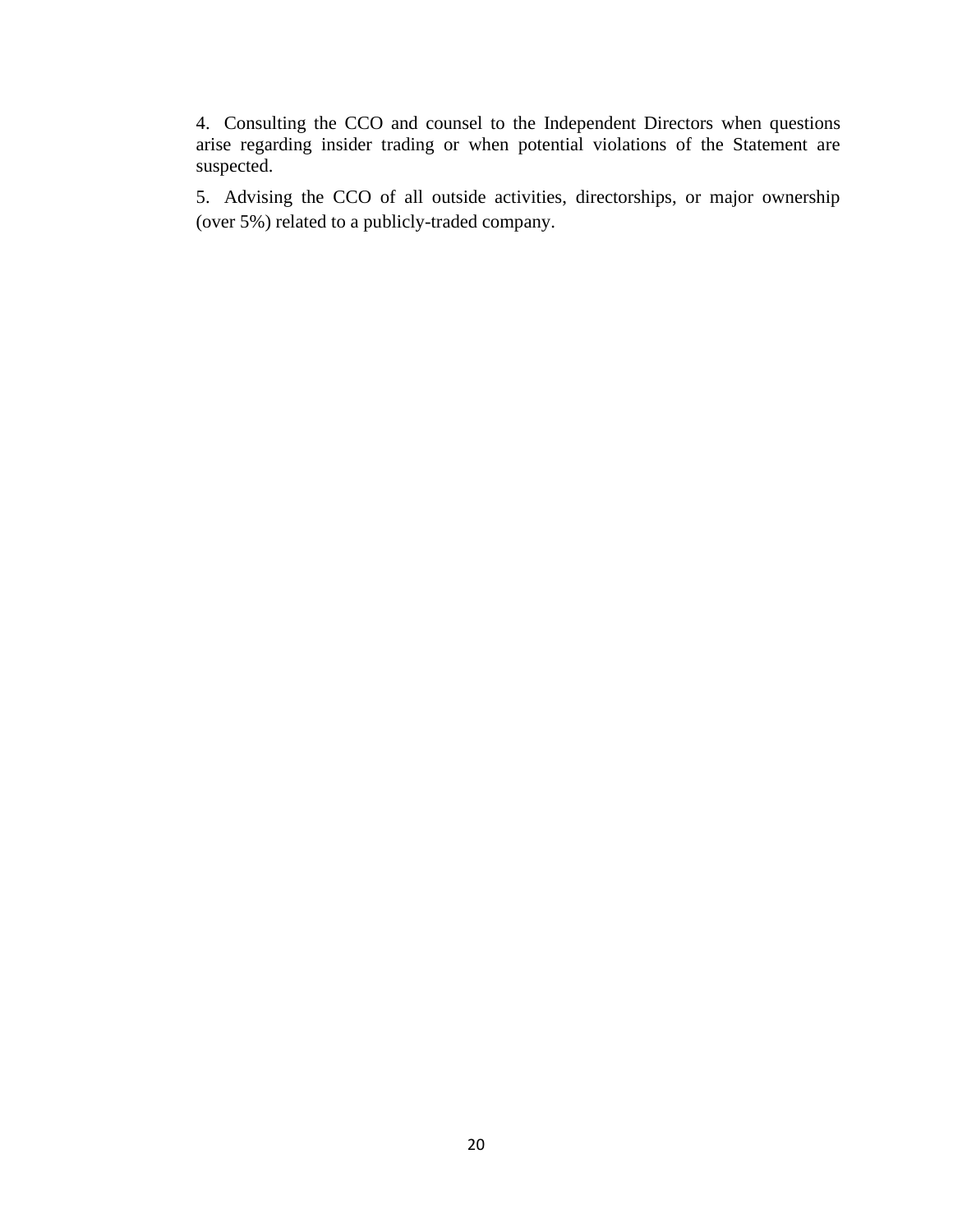# **Exhibit I: Code of Ethics for Principal Executive and Senior Financial Officers**

# **VERSUS CAPITAL MULTI-MANAGER REAL ESTATE INCOME FUND LLC VERSUS CAPITAL REAL ASSETS FUND LLC**

## I. Covered Officers/Purpose of the Code

This Code of Ethics (the *"Code"*) shall apply to the Principal Executive Officer, Principal Financial Officer, Controller, Principal Accounting Officer and persons performing similar functions (the *"***Covered Officers***,"* each of whom is named in Appendix A attached hereto) of the Versus Capital Multi-Manager Real Estate Income Fund LLC and the Versus Capital Real Assets Fund LLC (the *"*Funds" or the "Companies") for the purpose of promoting:

- honest and ethical conduct, including the ethical handling of actual or apparent  $\Box$ conflicts of interest between personal and professional relationships;
- $\Box$ full, fair, accurate, timely and understandable disclosure in reports and documents that the Companies file with, or submit to, the Securities and Exchange Commission (*"SEC"*) and in other public communications made by the Companies;
- $\Box$ compliance with applicable laws and governmental rules and regulations;
- the prompt internal reporting of violations of the Code to an appropriate person or  $\Box$ persons identified in the Code; and
- $\Box$ accountability for adherence to the Code.

Each Covered Officer should adhere to a high standard of business ethics and should be sensitive to situations that may give rise to actual as well as apparent conflicts of interest.

### II. Covered Officers Should Handle Ethically Actual and Apparent Conflicts of Interest

Overview. A *"*conflict of interest*"* occurs when a Covered Officer's private interest interferes with the interests of, or his service to, the Funds or the Adviser. For example, a conflict of interest would arise if a Covered Officer, or a member of his family, receives improper personal benefits as a result of his position with a Fund. Covered Officers must avoid conduct that conflicts, or appears to conflict, with their duties to the Companies. All Covered Officers should conduct themselves such that a reasonable observer would have no grounds for belief that a conflict of interest exists. Covered Officers are not permitted to self-deal or otherwise to use their positions with the Companies to further their own or any other related person's business opportunities.

This Code does not, and is not intended to, repeat or replace the programs and procedures or codes of ethics of the Companies' investment adviser or distributor.

Although typically not presenting an opportunity for improper personal benefit, conflicts may arise from, or as a result of, the contractual relationship between a Fund and its service providers, including the investment adviser, of which the Covered Officers may be officers or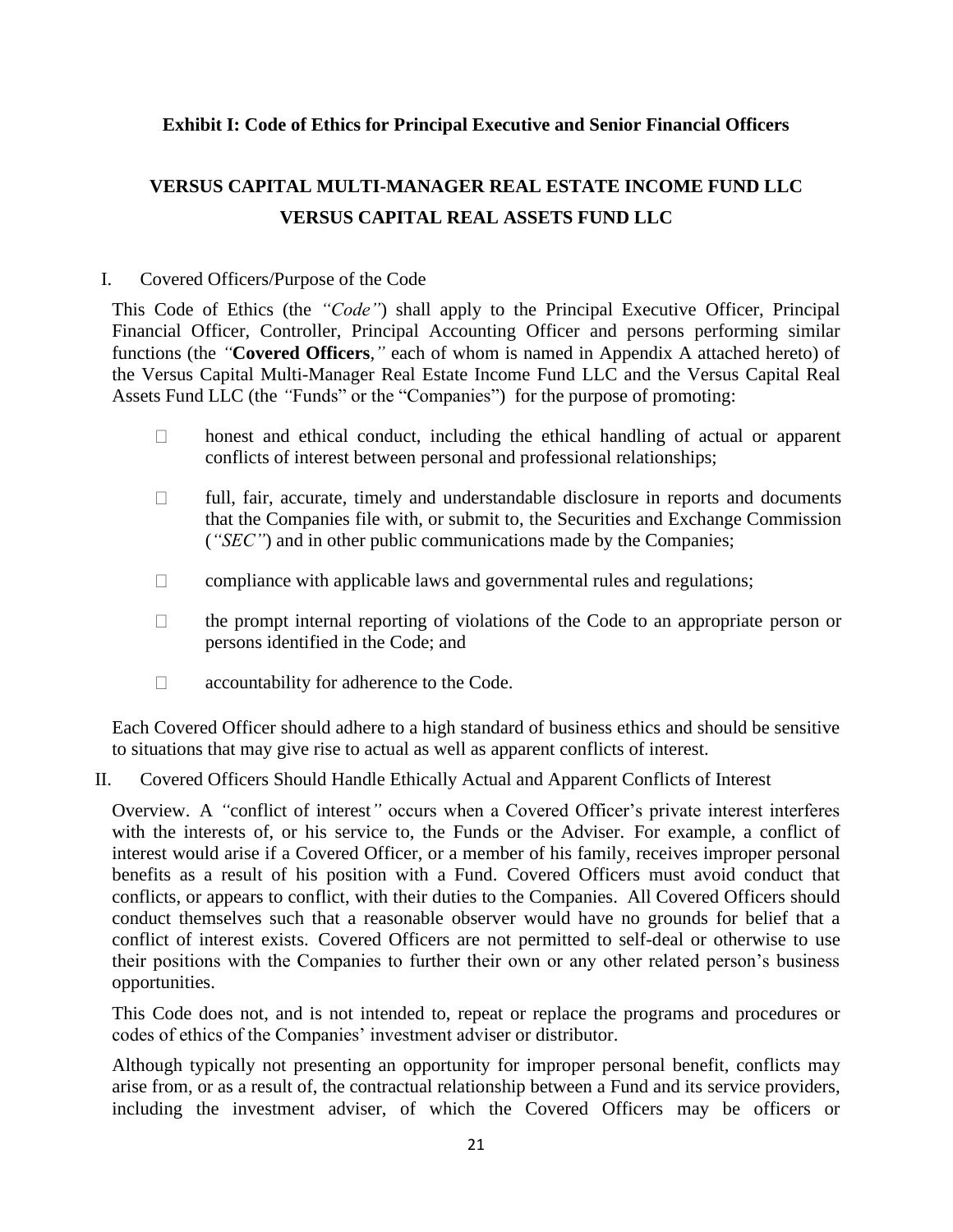employees. As a result, this Code recognizes that the Covered Officers will, in the normal course of their duties (whether formally for the Companies, the investment adviser, or other service providers), be involved in establishing policies and implementing decisions that will have different effects on the service providers and the Companies. The participation of the Covered Officers in such activities is inherent in the contractual relationship between the Companies and their service providers and is consistent with the performance by the Covered Officers of their duties as officers of the Companies. Thus, if performed in conformity with the provisions of the Investment Company Act of 1940, as amended (the *"Investment Company Act"*) and the Investment Advisers Act of 1940, as amended, such activities will be deemed to have been handled ethically. In addition, it is recognized by the Companies' Boards of Directors (the "Board") that the Covered Officers may also be officers or employees of one or more other investment companies covered by this or other codes.

The following list provides examples of conflicts of interest under the Code, but Covered Officers should keep in mind that these examples are not exhaustive. The overarching principle is that the personal interest of a Covered Officer should not be placed improperly before the interest of the Companies.

\* \* \* \*

Each Covered Officer must not:

- $\Box$  use his or her personal influence or personal relationship improperly to influence investment decisions or financial reporting by the Companies whereby the Covered Officer would benefit personally to the detriment of a Fund;
- $\Box$  cause the Companies to take action, or fail to take action, for the individual personal benefit of the Covered Officer rather than the benefit of the Companies; or
- $\Box$  retaliate against any other Covered Officer or any employee of the Companies or their affiliated persons for reports of potential violations by a Fund of applicable rules and regulations that are made in good faith.

Each Covered Officer must discuss certain material conflict of interest situations with the Companies' Audit Committee. Examples of such situations include:

- $\Box$  service as a director, trustee, general partner, or officer of any unaffiliated business organization. This rule does not apply to charitable, civic, religious, public, political, or social organizations, the activities of which do not conflict with the interests of the Companies;
- $\Box$  the receipt of any non-nominal gifts;
- $\Box$  the receipt of any entertainment from any Fund with which the Companies have current or prospective business dealings unless such entertainment is business-related, reasonable in cost, appropriate as to time and place, and not so frequent as raise any question of impropriety;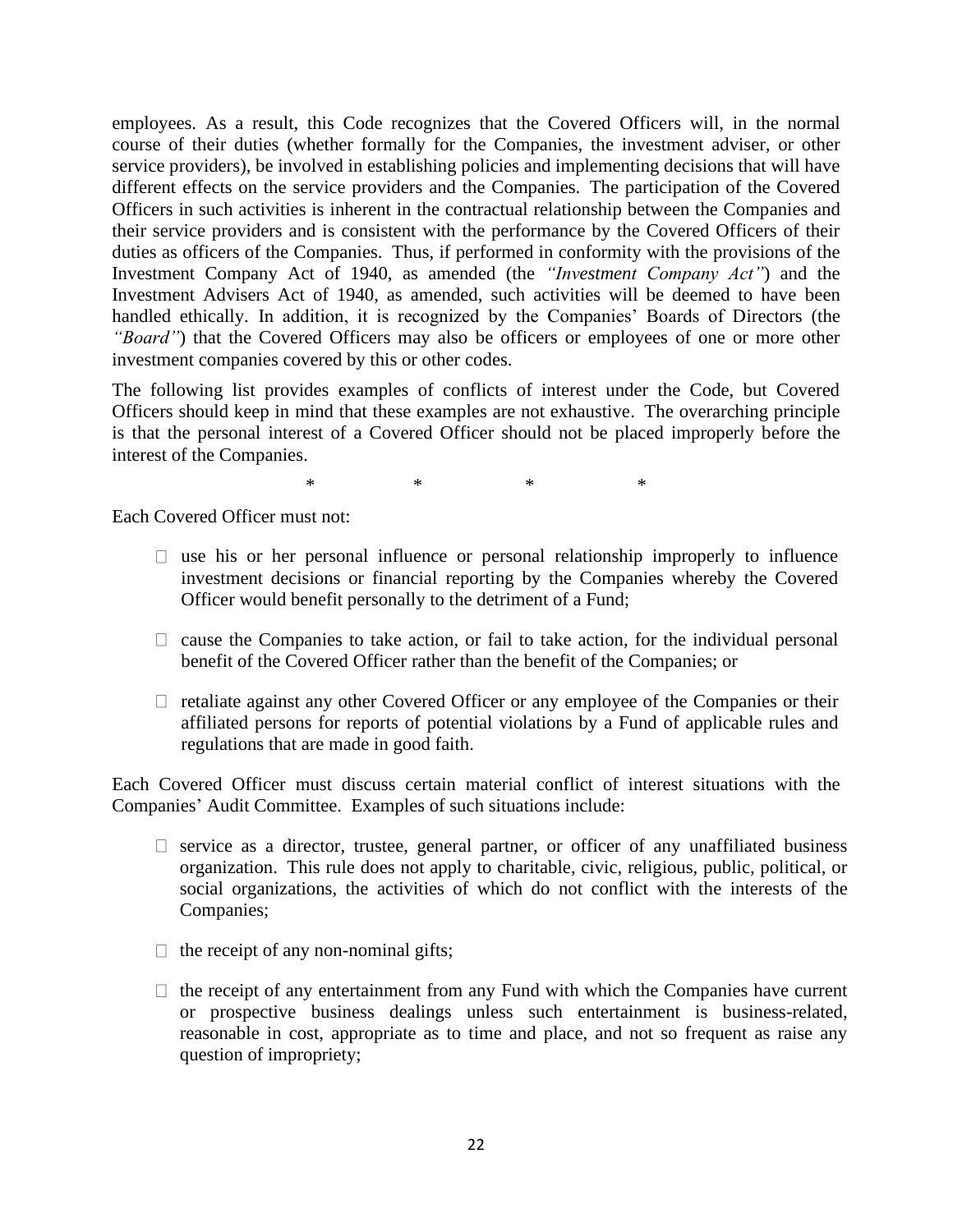- $\Box$  any ownership interest in, or any consulting or employment relationship with, any of the Companies' service providers, other than its investment adviser, principal underwriter, administrator, transfer agent, custodian or any affiliated person thereof; and
- $\Box$  a direct or indirect financial interest in commissions, transaction charges or spreads paid by a Fund for effecting portfolio transactions or for selling or redeeming shares other than an interest arising from the Covered Officer's employment, such as compensation or equity ownership.
- III. Disclosure and Compliance
	- Each Covered Officer should familiarize himself or herself with the disclosure requirements generally applicable to the Companies.
	- $\Box$  Each Covered Officer should not knowingly misrepresent, or cause others to misrepresent, facts about a Fund to others, whether within or outside the Fund, including to the Fund's Board, Audit Committee and independent auditors, and to governmental regulators and self-regulators and self-regulatory organizations.
	- Each Covered Officer should, to the extent appropriate within his or her area of responsibility, consult with other officers and employees of the Companies and their service providers with the goal of promoting full, fair, accurate, timely and understandable disclosure in the reports and documents the Companies file with, or submit to, the SEC and in other public communications made by the Companies.
	- $\Box$  It is the responsibility of each Covered Officer to promote and encourage professional integrity in all aspects of the Companies' operations.
- IV. Reporting and Accountability

Each Covered Officer must:

- $\Box$  upon adoption of this Code (or thereafter as applicable, upon becoming a Covered Officer), sign and return a report in the form of Appendix B to the Companies' compliance officer affirming that he or she has received, read, and understands the Code;
- $\Box$  annually sign and return a report in the form of Appendix C to the Companies' compliance officer as an affirmation that he or she has complied with the requirements of the Code; and
- $\Box$  notify the Companies' Audit Committee promptly if he or she knows of any violation of this Code. Failure to do so is itself a violation of this Code.

The Companies' Audit Committee is responsible for applying this Code to specific situations in which questions are presented under it and has the authority to interpret this Code in any particular situation including any approvals or waivers sought by the Covered Persons.

The Audit Committee will follow these procedures in investigating and enforcing this Code: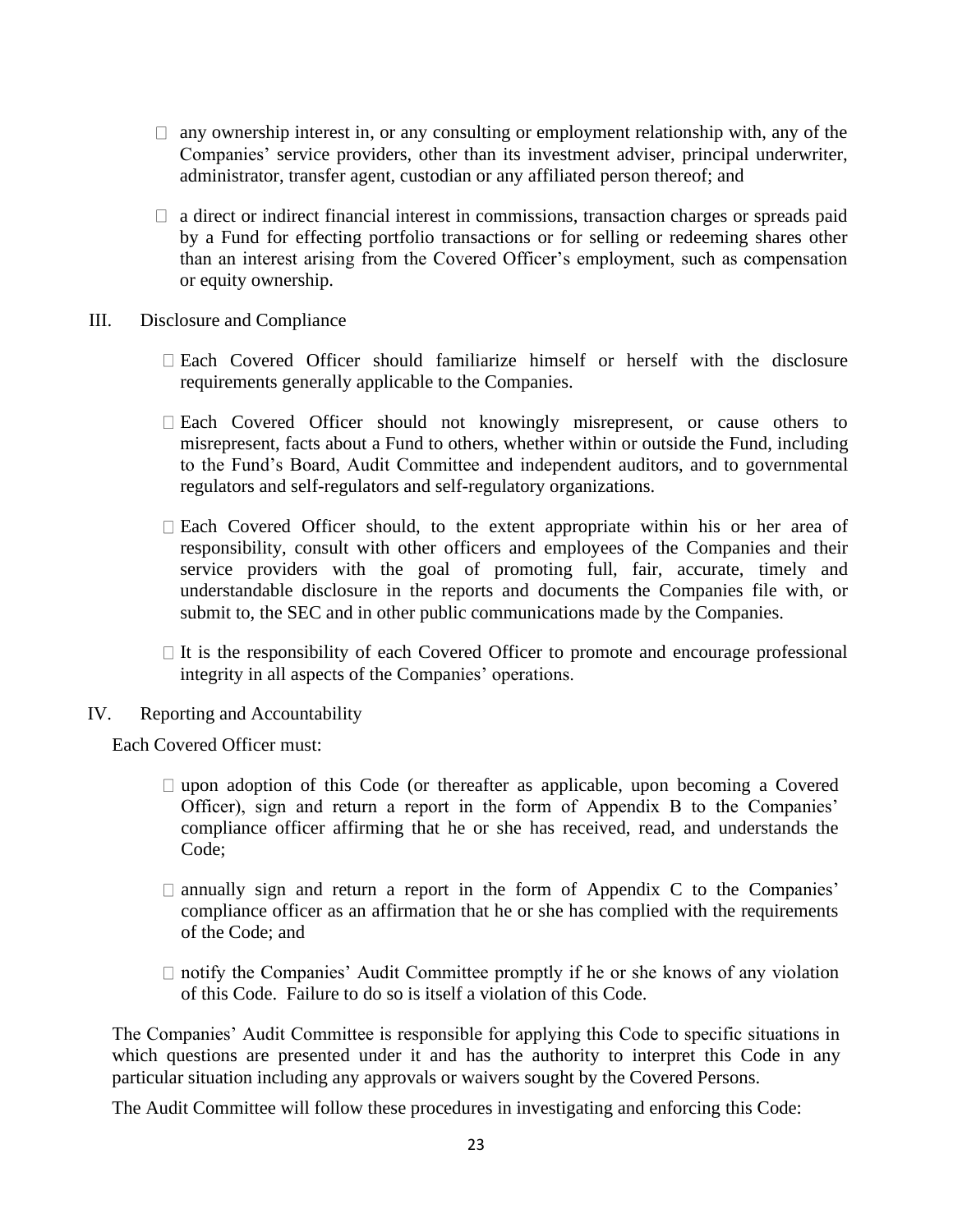- $\Box$  The Audit Committee will take all appropriate actions to investigate any potential violations reported to the Committee.
- $\Box$  If, after such investigation, the Audit Committee believes that no violation has occurred, the Audit Committee is not required to take any further action.
- $\Box$  Any matter that the Audit Committee believes is a violation of this Code will be reported to the full Board.
- $\Box$  If the Board concurs that a violation has occurred, it will notify the appropriate personnel of the applicable service provider and may dismiss the Covered Officer as an officer of the Companies.
- $\Box$  The Audit Committee will be responsible for granting waivers of provisions of this Code, as appropriate.
- $\Box$  Any changes to or waivers of this Code will, to the extent required, be disclosed as provided by SEC rules.
- V. Other Policies and Procedures

This Code shall be the sole code of ethics adopted by the Companies for purposes of Section 406 of the Sarbanes-Oxley Act and the rules and forms applicable to registered investment companies thereunder. Insofar as other policies or procedures of the Companies, the Companies' investment adviser, principal underwriter, or other service providers govern or purport to govern the behavior or activities of the Covered Officers who are subject to this Code, they are superseded by this Code to the extent that they overlap or conflict with the provisions of this Code. The Companies', investment adviser's and principal underwriter's codes of ethics under Rule 17j-1 under the Investment Company Act are separate requirements applying to the Covered Officers and others, and are not part of this Code.

1. Amendments

Any amendments to this Code, other than amendments to Appendix A, must be approved or ratified by a majority vote of the Board, including a majority of Independent Directors.

VI. Confidentiality

All reports and records prepared or maintained pursuant to this Code will be considered confidential and shall be maintained and protected accordingly. Except as otherwise required by law or this Code, such matters shall not be disclosed to anyone other than the Companies' Board or Audit Committee.

VII. Internal Use

The Code is intended solely for the internal use by the Companies and does not constitute an admission, by or on behalf of a Fund, as to any fact, circumstance, or legal conclusion.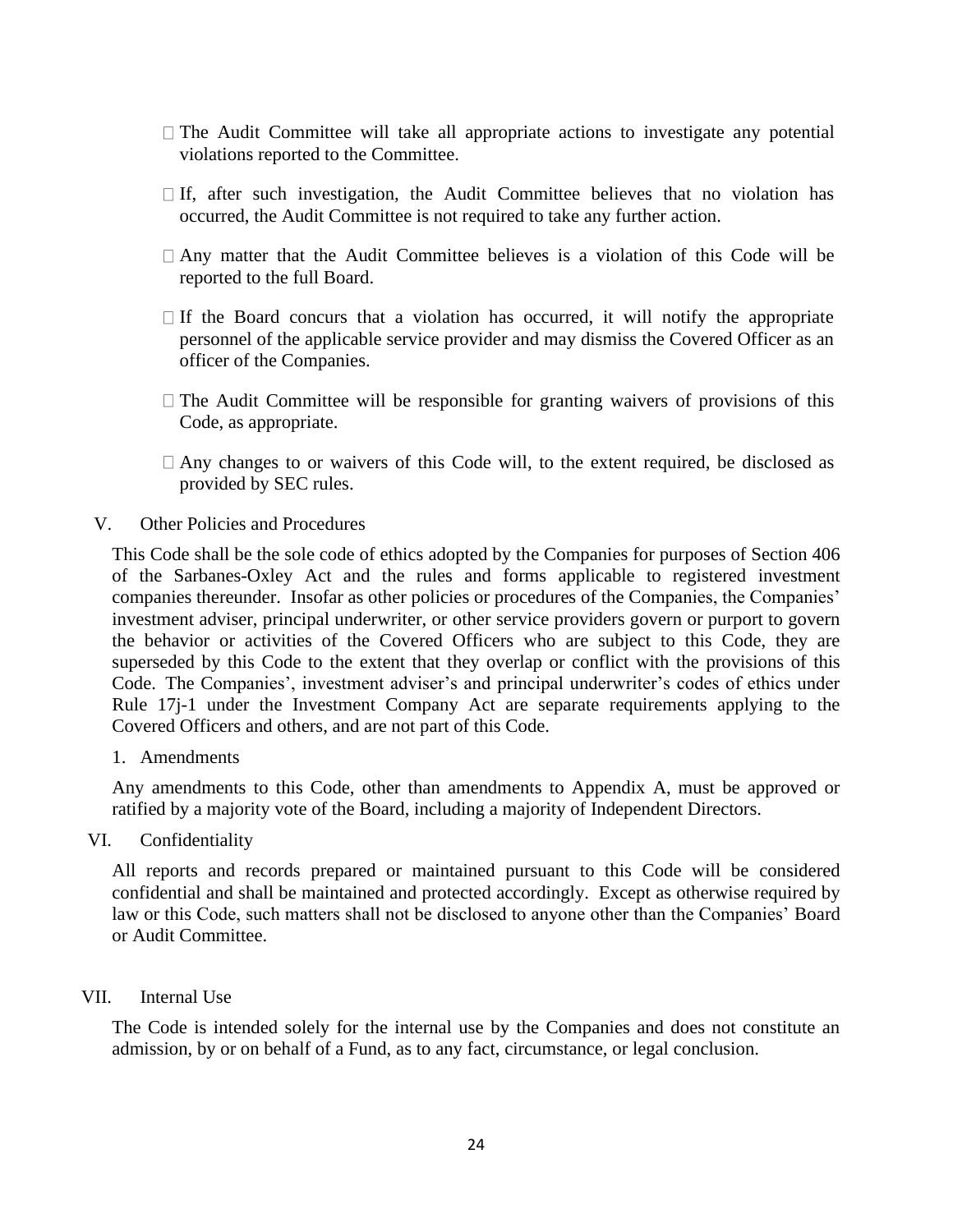# **Appendix A**

# PERSONS COVERED BY THIS CODE OF ETHICS:

# <span id="page-24-0"></span>**Versus Capital Multi-Manager Real Estate Income Fund LLC**

Mark Quam, CEO Brian Petersen, CFO

# **Versus Capital Real Assets Fund LLC**

Mark Quam, CEO Brian Petersen, CFO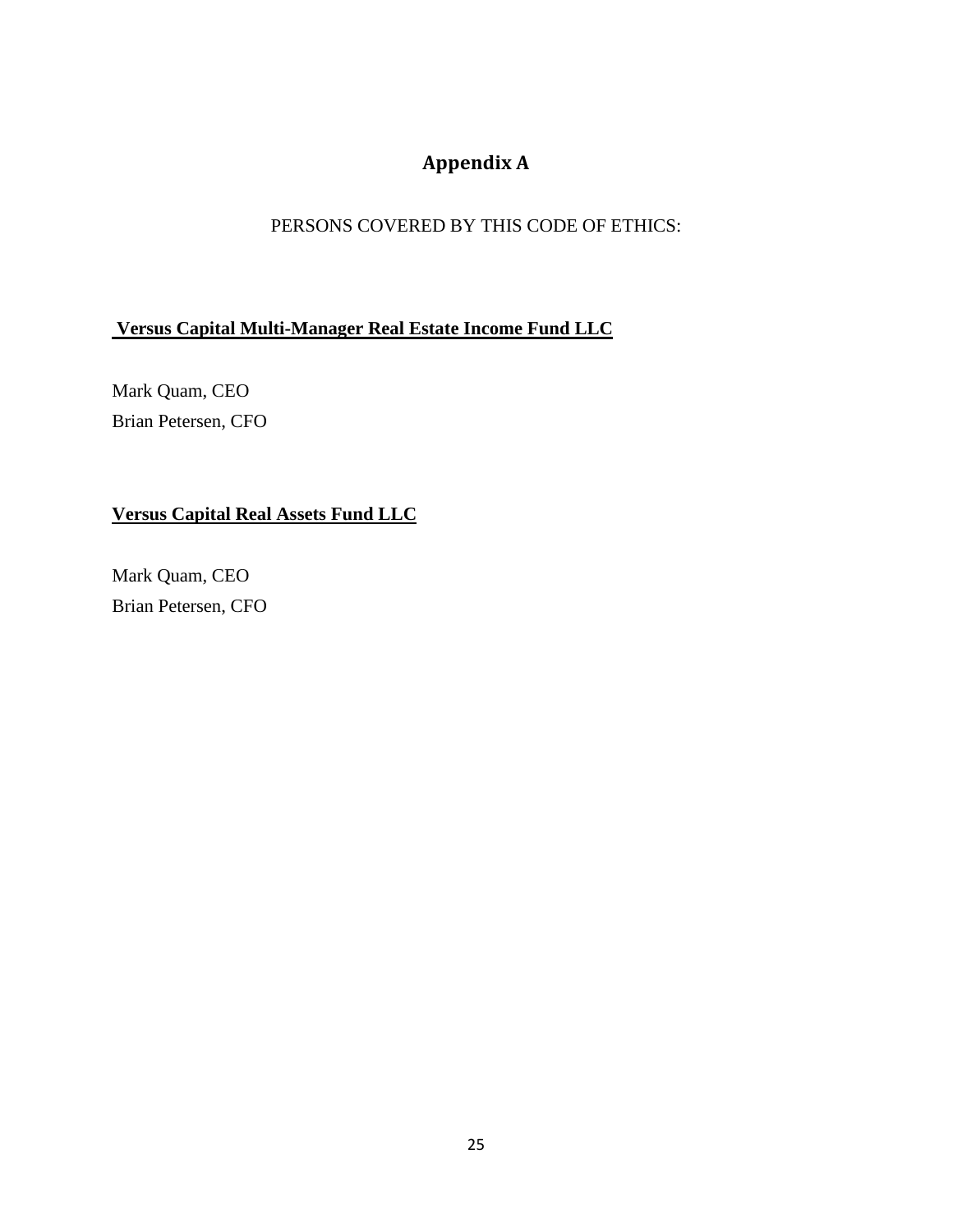# **Appendix B**

## INITIAL CERTIFICATION FORM

<span id="page-25-0"></span>This is to certify that I have read and understand the Code of Ethics for Principal Executive and Senior Financial Officers of Versus Capital Multi-Manager Real Estate Income Fund LLC and Versus Capital Real Assets Fund LLC dated \_\_\_\_\_\_\_\_\_\_\_\_\_\_\_\_\_\_\_\_\_\_\_, and that I recognize that I am subject to the provisions thereof and will comply with the policy and procedures stated therein.

Please sign your name here:

Please print your name here:

Please date here: